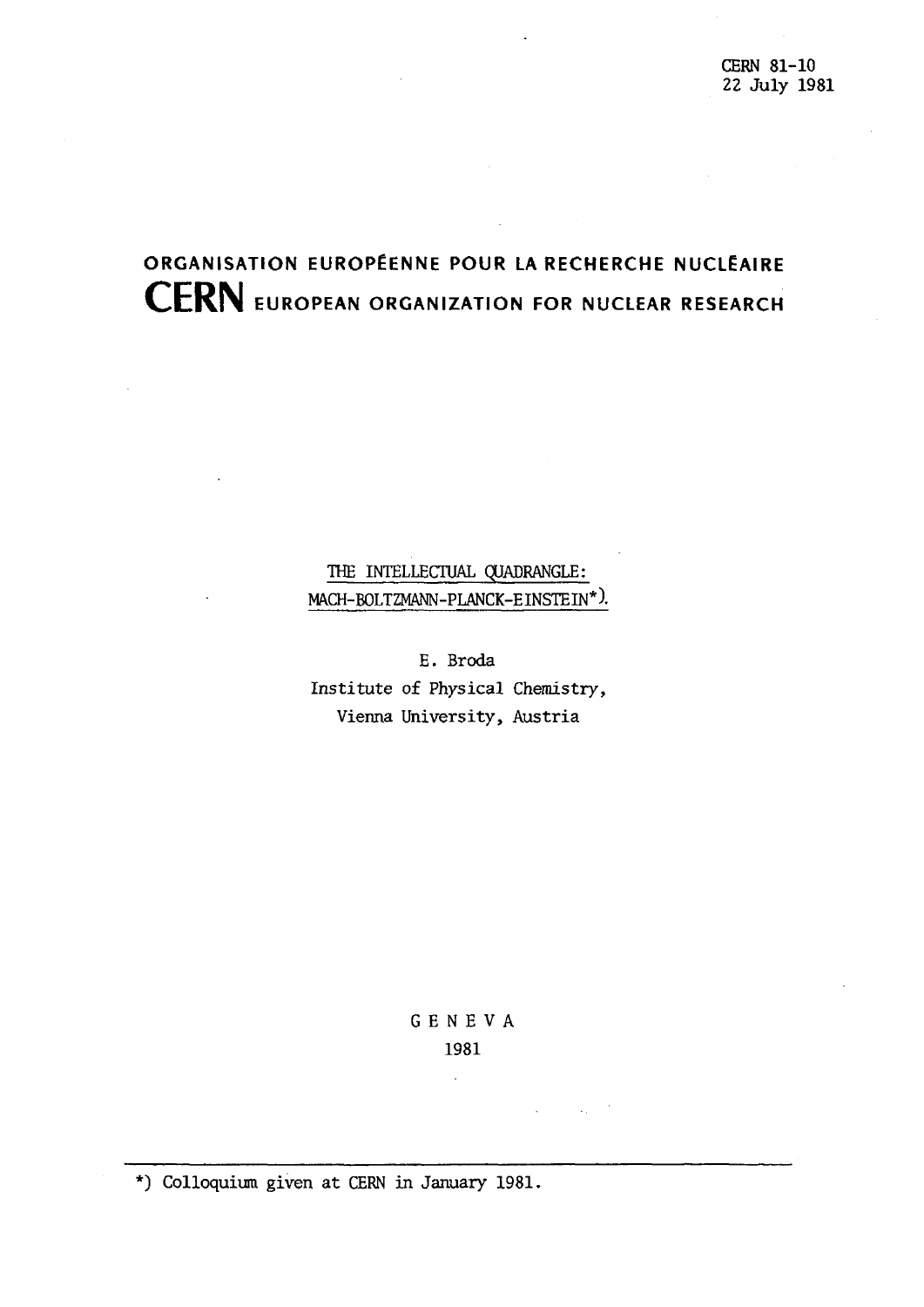#### ABSTRACT

These four men were influential in the transition from classical to modern physics. They interacted as scientists, often antagonistically. Thus Boltzmann was the greatest champion of the atom, while Mach remained unconvinced all his life. As a physicist, Einstein was greatly influenced by both Mach and Boltzmann, although Mach in the end rejected relativity as well. Because of his work on statistical mechanics, fluctuations, and quantum theory, Einstein has been called the natural successor to Boltzmann. Planck also was influenced by Mach at first. Hence he and Boltzmann were adversaries until Planck converted to atomistics in 1900 and used the statistical interpretation of entropy to establish his radiation law. Planck accepted relativity early, but in quantum theory he was for a long time partly opposed to Einstein, and vice versa — Einstein considered Planck's derivation of his radiation law as unsound, while Planck could not accept the light quantum. In the case of all four physicists, science was interwoven with philosophy. Boltzmann consistently fought Mach's positivism, while Planck and Einstein moved from positivism to realism. All were also, though in very different ways, actively interested in public affairs.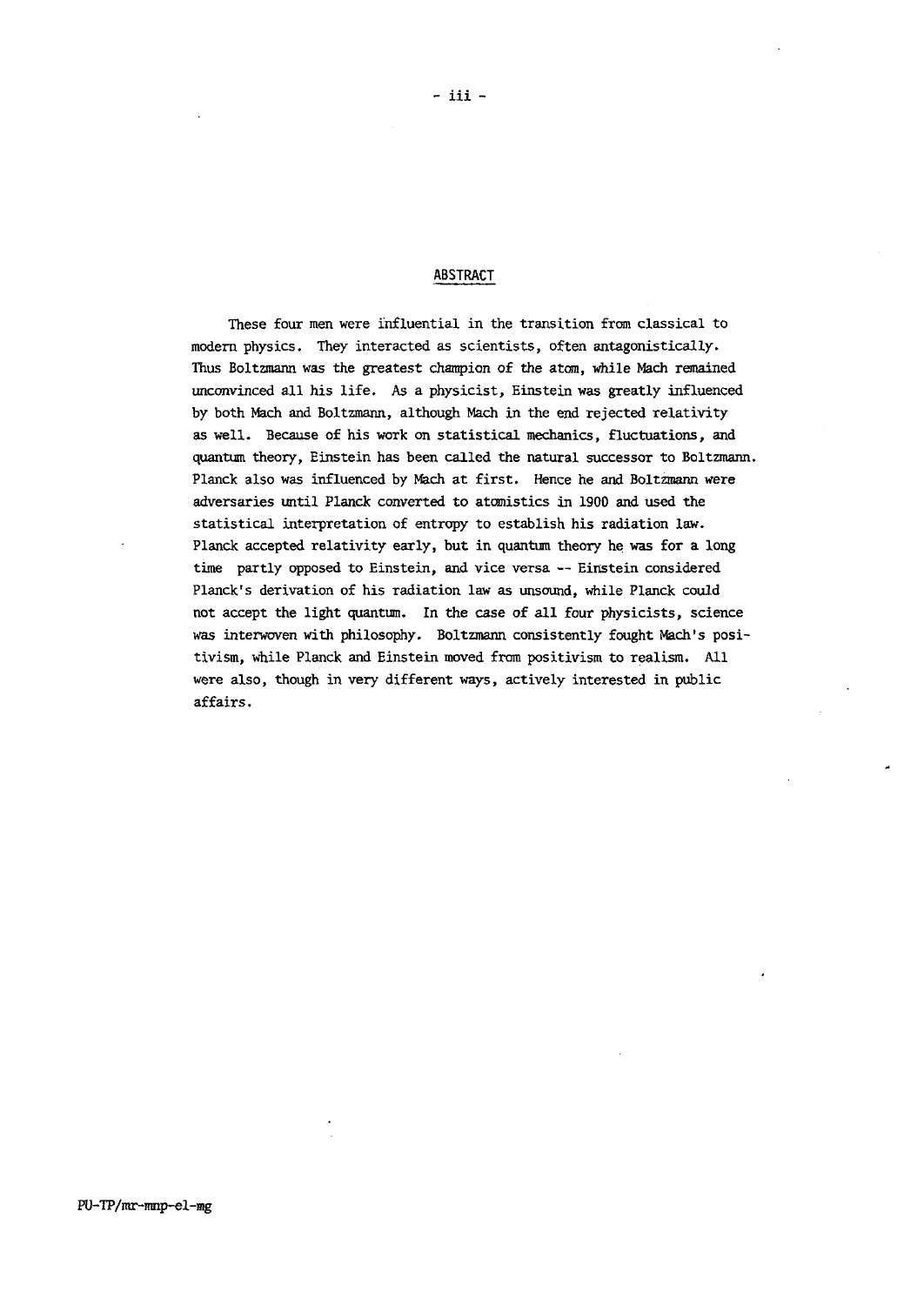### **CONTENTS**

 $\sim$   $\sim$ 

 $\mathcal{L}^{\text{max}}_{\text{max}}$ 

 $\mathcal{A}^{\mathcal{A}}$ 

 $\omega_{\rm{max}}$  and

|              |                                      | Page           |
|--------------|--------------------------------------|----------------|
| $\mathbf{L}$ | INTRODUCTION                         |                |
|              | 2. MACH AND BOLTZMANN                | $\overline{c}$ |
|              | 3. MACH AND PLANCK                   | 5              |
|              | 4. BOLTZMANN AND PLANCK              | 7              |
|              | 5. MACH AND EINSTEIN                 | 10             |
|              | 6. BOLTZMANN AND EINSTEIN            | 11             |
|              | 7. PLANCK AND EINSTEIN               | 13             |
|              | 8. BOLTZMANN'S STUDENTS AND EINSTEIN | 14             |
|              | 9. CONCLUSION                        | 15             |
|              | REFERENCES AND FOOTNOTES             |                |

 $\label{eq:2.1} \frac{1}{2}\sum_{i=1}^n\frac{1}{2}\left(\frac{1}{2}\sum_{i=1}^n\frac{1}{2}\sum_{i=1}^n\frac{1}{2}\sum_{i=1}^n\frac{1}{2}\sum_{i=1}^n\frac{1}{2}\sum_{i=1}^n\frac{1}{2}\sum_{i=1}^n\frac{1}{2}\sum_{i=1}^n\frac{1}{2}\sum_{i=1}^n\frac{1}{2}\sum_{i=1}^n\frac{1}{2}\sum_{i=1}^n\frac{1}{2}\sum_{i=1}^n\frac{1}{2}\sum_{i=1}^n\frac{1}{2}\sum$ 

 $\mathcal{L}^{\text{max}}_{\text{max}}$  , where  $\mathcal{L}^{\text{max}}_{\text{max}}$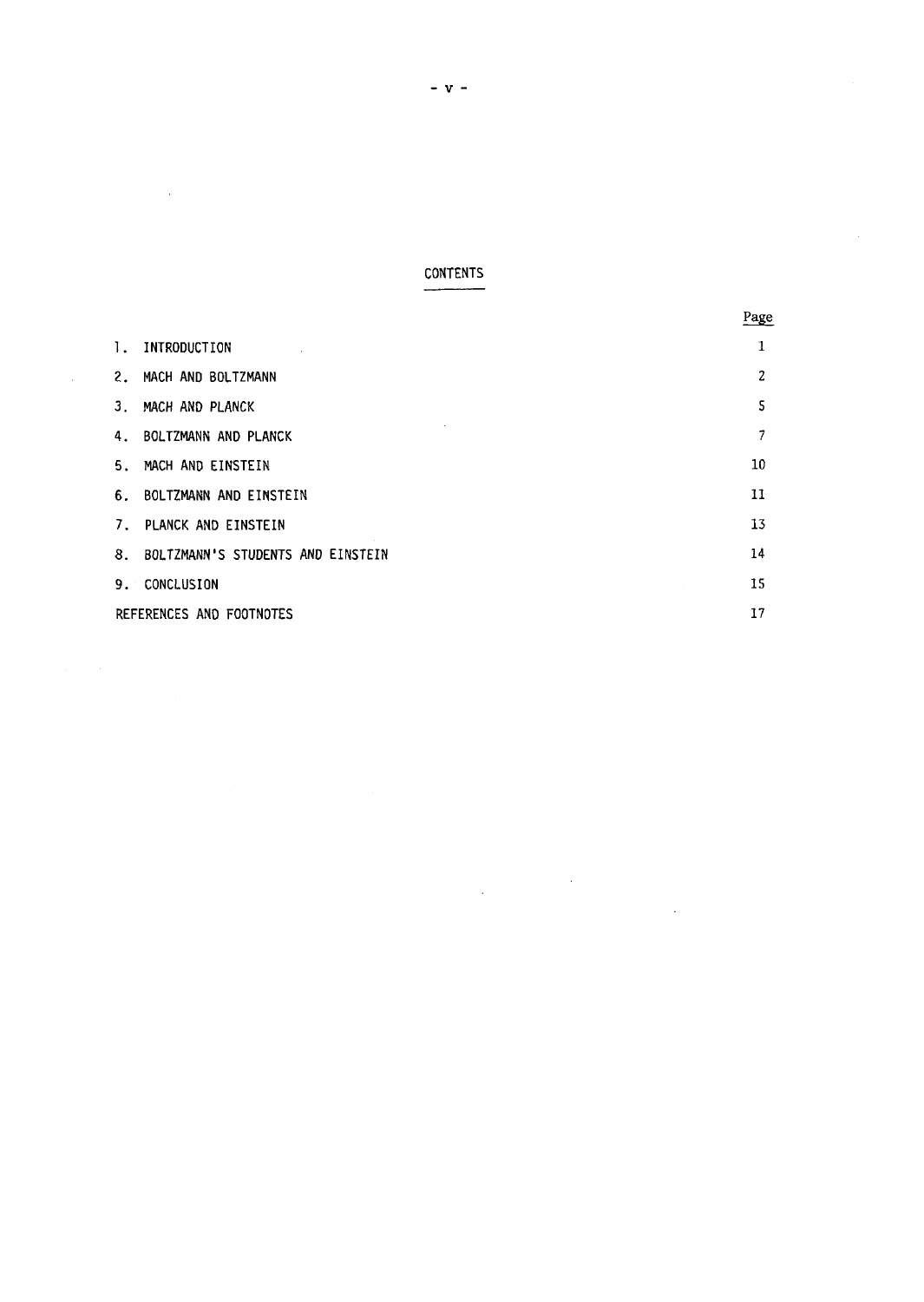#### 1. INTRODUCTION

Let me first justify the title of this lecture, which you have so kindly invited me to give here at CERN. Again and again in my rather long life devoted to science I have noticed that colleagues, especially of the younger generations, are only little aware how the great concepts in physics have been worked out. This is rather a pity. It is delightful to follow the ways and means of the great minds in our science and to analyse their interactions. But also on the level of concrete scientific achievement it may be argued that awareness of the past, with its successes and failures, is a great help and source of inspiration in choosing the future.

The behaviour of the leading scientists at intellectual crossways has, as it will turn out, been strongly influenced by philosophical (more exactly: by epistemological) considerations. Conversely, our picture of the world, our "Weltanschauung", has been determined by the decisions taken by the great minds at the crossroads. Clearly all this has great importance .

I do not belong to those who think that the study of the history of science can be divorced from that of the social environment. Scientific ideas did not arise and evolve merely through the interaction of scientists in their professional work; the scientists were also greatly influenced by historical events outside. Practical life posed questions to the scientists, and also provided materials and tools for them. On the other hand, the achievements of the scientists have been of crucial importance to human society. This is a point that will hardly be disputed, however.

Right at the beginning I must make an apology. I am not a physicist, even less a theoretical physicist, but only a poor physical chemist and, more particularly, a biophysical chemist. I am sadly aware of my lack of knowledge in advanced theoretical physics and, to put it more drastically, of my ability to follow it in all its ramifications. For this reason alone I may be unable to answer some of your questions. Yet I do not feel that specialization in theoretical physics is indispensable for a grasp of the meaning of the great events in the field. At least not in the period with which we are going to deal today.

I shall submit to you some of my thoughts during quite a long period. Under the impact of the socio-political events, I began to study Boltzmann's work and its implications in 1942, during the Second World War, and I continued to do so later''<sup>2</sup>'. Further, the Albert Einstein anniversary year, 1979, was a good pretext to take up the problem of the relationship of the two giants, Boltzmann and Einstein<sup>3-6</sup>. In this connection, Ernst Mach could not and should not be bypassed. Inevitably, Max Planck also came in, a towering and deeply tragic figure in his own right.

All our four heroes came from a similar cultural environment, namely, 19th century Central Europe. Two were Austrians and two were Germans. How deeply rooted even Einstein was in that civilization can be *seen* from the fact that he preferred the German language to the end to express his thoughts, although he had lived in America during the last 22 years of his life, and although he had come not only to hate the Nazi barbarians, but also to reject all invitations to visit post-war Germany.

For this talk I chose the picture of a quadrangle with the four physicists in the corners. In our topology the quadrangle has no particular "shape. All the four men can be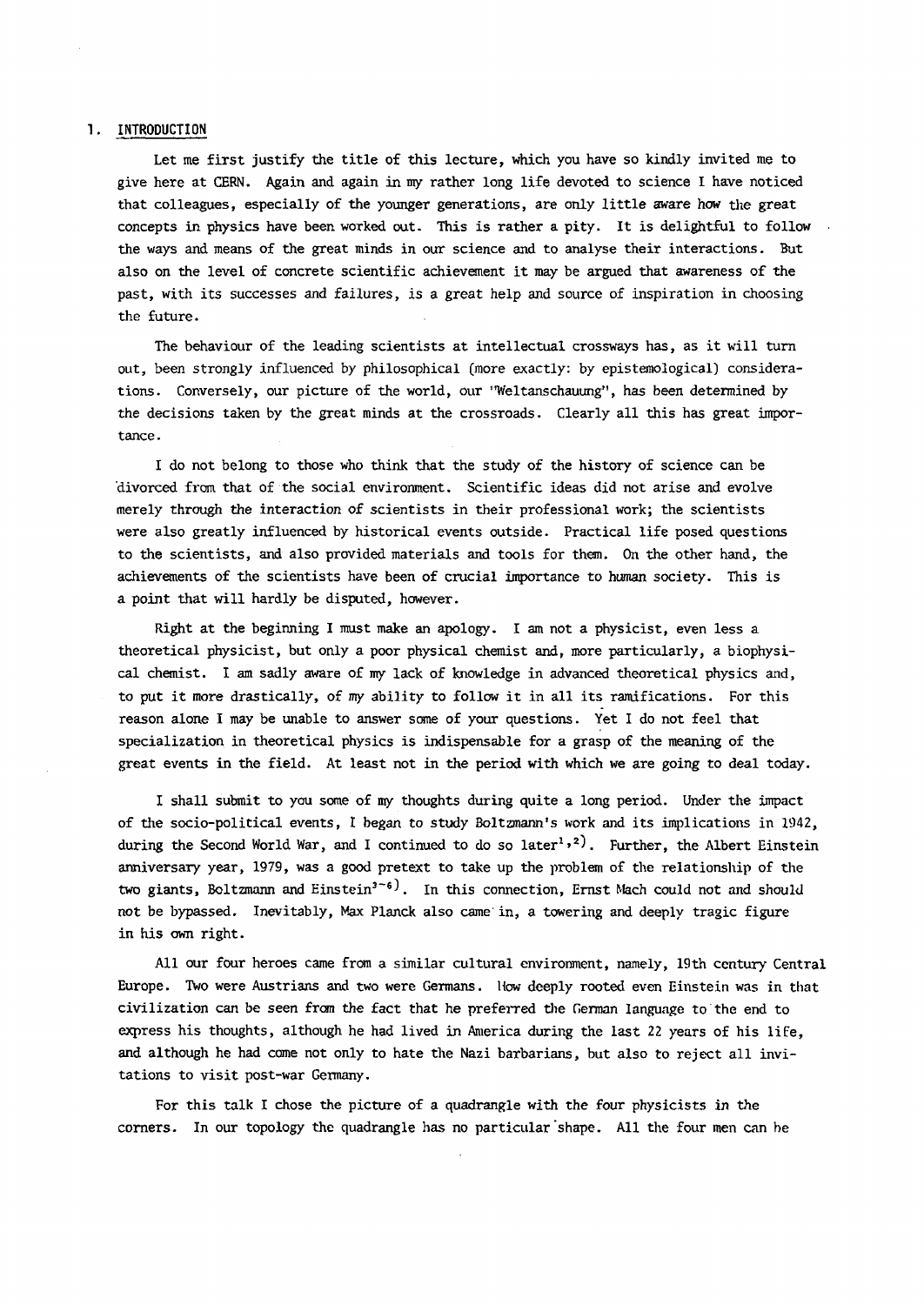connected directly by sides or by diagonals. They all acted on each other, and with one regrettable exception (Einstein  $\rightarrow$  Boltzmann) the interaction was mutual.



**The Quadrangle** 

#### 2. MACH AND BOLTZMANN

Let us start with Ernst Mach (1838-1916), the oldest of the Gang of Four''', He was an experimental physicist of great merits, professor at the Universities of Graz and of Prague — at that time the most important provincial town in the Austro-Hungarian Empire. Mach was also successful in sense physiology. He did not consider himself a philosopher. Nevertheless, in Vienna where he had his last appointment, from 1895, his chair was in philosophy, with the official designation "History and Theory of the Inductive Sciences". Indeed his critical writings in the history of science had great epistemological influence. Because of a stroke, Mach had to retire prematurely in 1901, but his mind remained inquisitive and active, and he continued to write. Ironically, the chair of Mach was subsequently taken up by Boltzmann, who all along had been his great adversary in philosophy. Boltzmann at the same time remained the one professor of theoretical physics at Vienna University.

While Mach and Boltzmann personally esteemed each other, and had, for instance, friendly correspondence, they nevertheless had a running fight both in physics and in philosophy for decades. This struggle became a possibility, nay a necessity, after Mach in 1872, in Prague, had finally turned away from atomistics in his famous paper on "The History and the Root of the Theorem of the Conservation of Work". Let it be recalled that atoms were by no means generally accepted by the physicists in those times. Not only Mach, but also Pierre Duhem<sup>9)</sup> in France (1861-1916), the powerful physical chemist Wilhelm Ostwald<sup>10,11</sup> in Leipzig (1853-1932) and even the young Max Planck<sup>1</sup>*<sup>i</sup> ~ 1 ' <sup>4</sup>*J were opponents of atomistics. It may be added here that this continued enmity to atomistics in physics is all the more curious as in chemistry the atoms had become indispensable since the beginning of the 19th century, especially in organic chemistry. Apparently success in chemical industry required acceptance of atoms. That so many physicists rejected atomistics, while the chemists worked with atoms as a matter of course, is really an interesting case of intellectual schizophrenia.

Thus Mach in this respect confused contemporary science — physics, chemistry, and biology. Moreover, he was unable to supply technical practice with a theory on which to build. This also applied to chemical technology and to biotechnology. In retrospect, all this is obvious. How Ostwald, originally a chemist, managed to do without atoms until 1908, when he converted to them, is almost a mystery.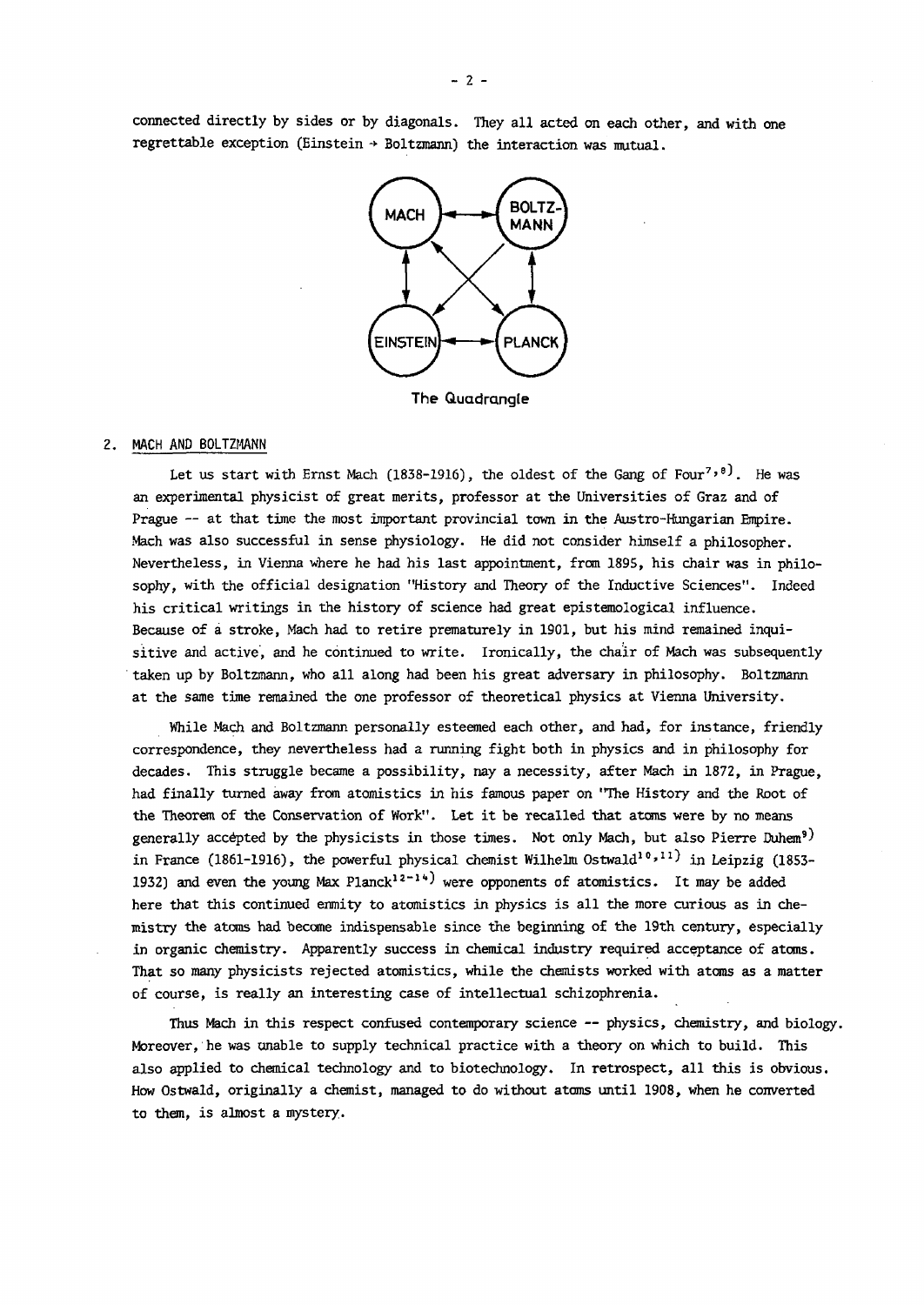At Vienna University, however, all positions in physics as well as in chemistry were held by atomists. Their leader was Josef Stefan<sup>15</sup> (1835-1893), known through the Stefan-Boltzmann law. By the way, Stefan was also the pioneer of Maxwell's ideas on the electromagnetic field in Central Europe. Stefan later became influential as Vice President of the Imperial Academy of Sciences at Vienna. His colleague and friend was the remarkable Josef Loschmidt<sup>16,17)</sup>, who in 1865 was the first man to venture a numerical estimate of the dimensions of atoms — after two and a half millenia of purely speculative atomistics (1821-1895). Stefan's pre-eminent student was Ludwig Boltzmann (1844-1906), the greatest champion of physical atomistics in the whole of the 19th century.

Mach denied the existence of atoms from a philosophical point of view, that of positivism. Mach can really be considered as the founder of neopositivism. Influenced first by Kant, but later by Berkeley<sup>18)</sup>, the famous Anglican bishop, Mach came to see the task of science merely in the orderly connection of the results of observations, and refused to entertain the notion of an independent, objective, external world, which would be the source of man's sensations. We ought to limit ourselves to the purposeful combination of the "complexes of sensations" or "elements" and not try to go beyond direct experience. These "elements" should be put together in the simplest and most economical way, i.e. by application of the principle of economy of thought.

In respect to Mach, Boltzmann<sup>19</sup> said: "We find ourselves ... in a field where a whole family of modern methodological speculations grew up, expressed in the most precise and spirited way by Mach. He maintains directly that the aim of science is nothing but economy of labour. Almost with equal justification one could, noticing that in business greatest economy is desirable, consider this economy as the purpose of shops and money — which would, in fact, in a certain sense be correct. Yet one will not easily term as mere economy the investigation of distances, movements, sizes, physical and chemical properties of fixed stars, the invention of microscopes, and the discovery therewith of the causes of our diseases".

In particular, the atoms fell under Mach's axe. He looked at atomistics as a piece of metaphysics. Mach during all his life never converted to atomistics, strange as it may sound. In 1910 Mach<sup>20</sup> ) wrote: "If the belief in the reality of atoms is so essential for you, I forsake the physical way of thinking, I do not want to be a real physicist ... I thank you very much for the community of the believers. For I prefer the freedom of thought". In his last book, The Principles of Physical Optics<sup>21</sup>, written in 1913 and edited posthumously by his faithful and devoted son Ludwig in 1921, Mach was still arguing against what he called the "school" or "church" of atomistics. The wording is given, for example, in Heller's<sup>7)</sup> and in Thiele's<sup>22</sup>) books. Mach's student, the well-known Czech chemist B. Brauner, also confirmed that Mach remained an anti-atomist to the very end<sup>23</sup>).

In contrast, Boltzmann made extensive use of models. They are not pieces of experience, but rather inventions of the human mind, though they must prove their worth in the practice of science. Thus Boltzmann created models to help in the understanding of Maxwell's electromagnetic field. This was all the more important as young physicists in Central Europe mostly learned Maxwell's work from Boltzmann<sup>2+</sup>). Above all, Boltzmann never tired of emphasizing the tremendous value of atomistic models in kinetic theory and in statistical mechanics. The powerful exposition by Boltzmann, mainly in his popular writings<sup>25)</sup>, still deserves to

 $-3 -$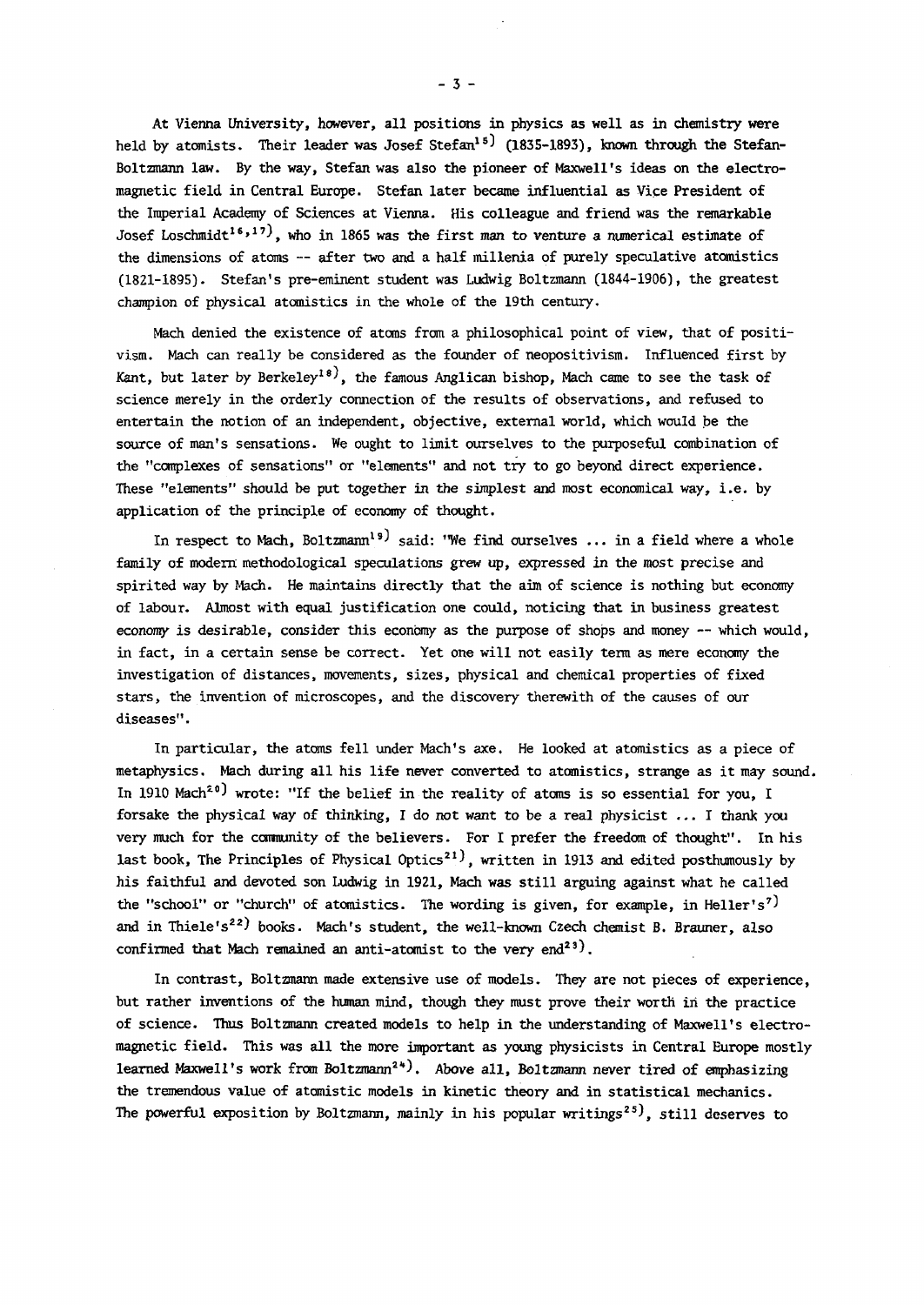be read by any and every natural scientist. Let us quote, as an example<sup>26</sup>): "Contemporary atomistics gives a fully adequate picture of all mechanical phenomena. Considering the compactness of the field we shall hardly expect to find there phenomena that will not fit into the frame of the picture. The picture further includes the phenomena of heat. The fact that this cannot be demonstrated quite so clearly is due only to the difficulties in computing molecular motion. In any case, all essential facts are found in the features of our picture. It has proved enormously useful also in the interpretation of the facts of crystallography, of the constant proportions of the masses in chemical compounds, of chemical isomerism and the relationship between optical rotation and chemical constitution, and so on. Atomism is, moreover, capable of further large-scale development". In his obituary of Boltzmann in 1907 Hendrik Antoon Lorentz<sup>27</sup> referred to this passage, and added more items to the already impressive list.

In his models, Boltzmann was careful not to step beyond what he could really justify. "Hypotheses non finxit", to quote Isaac Newton. Boltzmann said<sup>26</sup>): "Simple consideration as well as experience show that it is hopelessly difficult to find the right pictures of the world by mere guessing in the dark. Rather, the pictures always form slowly from individual lucky ideas by fitting. Rightly, epistemology turns against the activities of the many lighthearted producers of hypotheses (Hypothesenschmiede) who hope to find a hypothesis explaining the whole of nature with little effort, as well as against the dogmatic and metaphysical derivation of atomistics".

Thus Boltzmann refrained from speculations about the internal structure of atoms, although at the time the problems of the optical spectra were much discussed among the physicists, and although Boltzmann even lived to witness the remarkable developments in radioactivity. Hypotheses on the internal structure of atoms were not required for Boltzmann's work, and could not be derived from it.

Now a few words about the position of Mach in history, presumably partly determined by his origins and experiences. A wellwishing observer may see Mach's criticism as a reaction against the easy dogmatism of many physicists of his time. There were many indeed who all too readily accepted as axioms far-reaching presumptions which made life easy but which they could not really justify. Thus scepticism and criticism in Mach's style were meritorious, indeed necessary. Mach wanted to draw attention to the lack of a secure basis for many of the current notions. Some of them were in principle inaccessible to experimental tests. Therefore he rejected them as metaphysical and as obstacles to an understanding of physics in depth. When we come to Einstein, the merits of Mach's criticism will be obvious.

Here some remarks about Mach's social situation may be in order. He came from a humble family and knew what poverty meant. All his life he remained conscious of the need for struggle to improve the lot of the working class and of other underprivileged people. He saw the enormous difference between the standard of life of most subjects of the Habsburg emperors, on the one hand, and of the rich on the other hand — the owners of the big estates, the mines, and the factories, of the rich that were often idle, as well. The roots of Mach's passionate antimetaphysics may be sought in his opposition to the system of values that in the Habsburg empire (and elsewhere, of course) had been imposed on the largely ignorant masses of the population, and which could not be justified rationally, but only metaphysically. In this context, in Austria a strong role was played by the all-powerful Roman

 $- 4 -$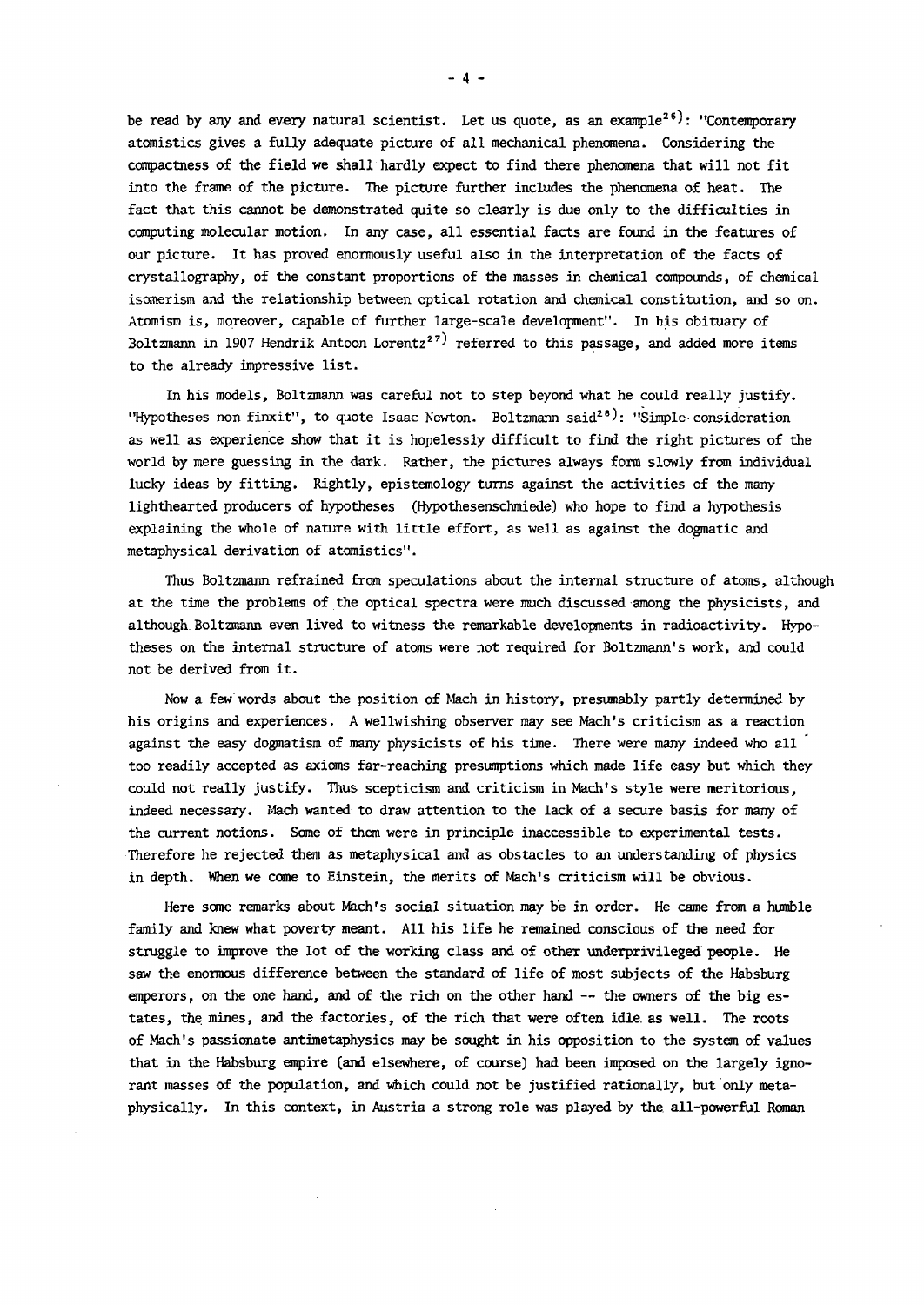Catholic Church, utterly reactionary in those times and a pillar of the Habsburg empire. Mach was an outspoken atheist.

In Mach's time it was practically unheard of for an academic scientist to support the Socialists. Mach did. After 1914 Mach was also one of the very few, along with Einstein, to withhold his support from the terrible First World War and to take a stand against nationalism. This was duly pointed out by Einstein in his obituary of Mach in 1916 \*''. Boltzmann, who had died long before that war, likewise was a democrat and republican, but in his writings there is no word about socialism or against wars. He had come from a comfortable middle-class family, and he never left that orbit. It is quite possible that precisely this fact added to his despair when he clashed with the bearers of traditionalist views, notably in respect to atomism, materialism, Darwinism, and also republicanism. The resulting unhappiness may well have been one of the factors that in a dark hour drove Boltzmann to lay hand on himself.

It was Mach's tragic fate that he exaggerated his refusal to go beyond experience. He threw out the baby with the bath water. Thus he did not see the enormous heuristic value which freely-invented hypotheses and models can have, notably the hypothesis of the existence of atoms. He did not take note of the fact that through millenia atomism had been connected with a progressive outlook. As late as 1624 the King of France had still threatened the teachers of atomistics with the death penalty<sup>30</sup>).

#### 3. MACH AND PLANCK

Now let us turn to Max Planck (1858-1947). His social origins were utterly different from those of Mach<sup>12,13,31</sup>J. He came from a family of respected members of the upper middle class in Northern Germany. None of them had a quarrel to pick with existing conditions in the Hohenzollern empire. All his life Planck remained a conservative not only in politics but also in his scientific work. Only his intellectual integrity induced him to accept fundamental innovations in science. Planck tended to minimize the impact of his own quantum hypothesis *on* physics in general and would have loved to explain the quantum in classical terms<sup>32)</sup>. As has been said, in physics he was a revolutionary against his own will.

Similarly, Planck's admirable objectivity must have motivated him, as the editor of the leading professional journal, Annalen der Physik, to accept for publication Einstein's first paper on relativity in 1905 without difficulty. Indeed he became one of the earliest and most consistent supporters of relativity. Planck may have seen here a final contribution towards the wonderful structure of classical, Newtonian and Maxwellian, physics rather than an intellectual revolution. Nevertheless, initially Einstein's paper must have been quite a shock for Planck. In the support of relativity, Planck was followed quite early by his student Max von Laue (1889-1960).

I feel that it was consistent with Planck's upbringing and general situation in life that basically he should have had no sympathy with Mach's positivism. All the same, Planck admitted -- indeed Planck stressed -- that in his young days he was influenced by Mach<sup>14,33</sup>). Einstein also probably referred to Planck when in his obituary of Mach<sup>29</sup> ) in 1916 he said: "I even think that those who consider themselves as opponents of Mach hardly know how much of Mach's way of looking at things they so-to-say have sucked up with their mother's milk." It is plausible that the well-known attraction of the "absolute" for Planck not only made

 $-5 -$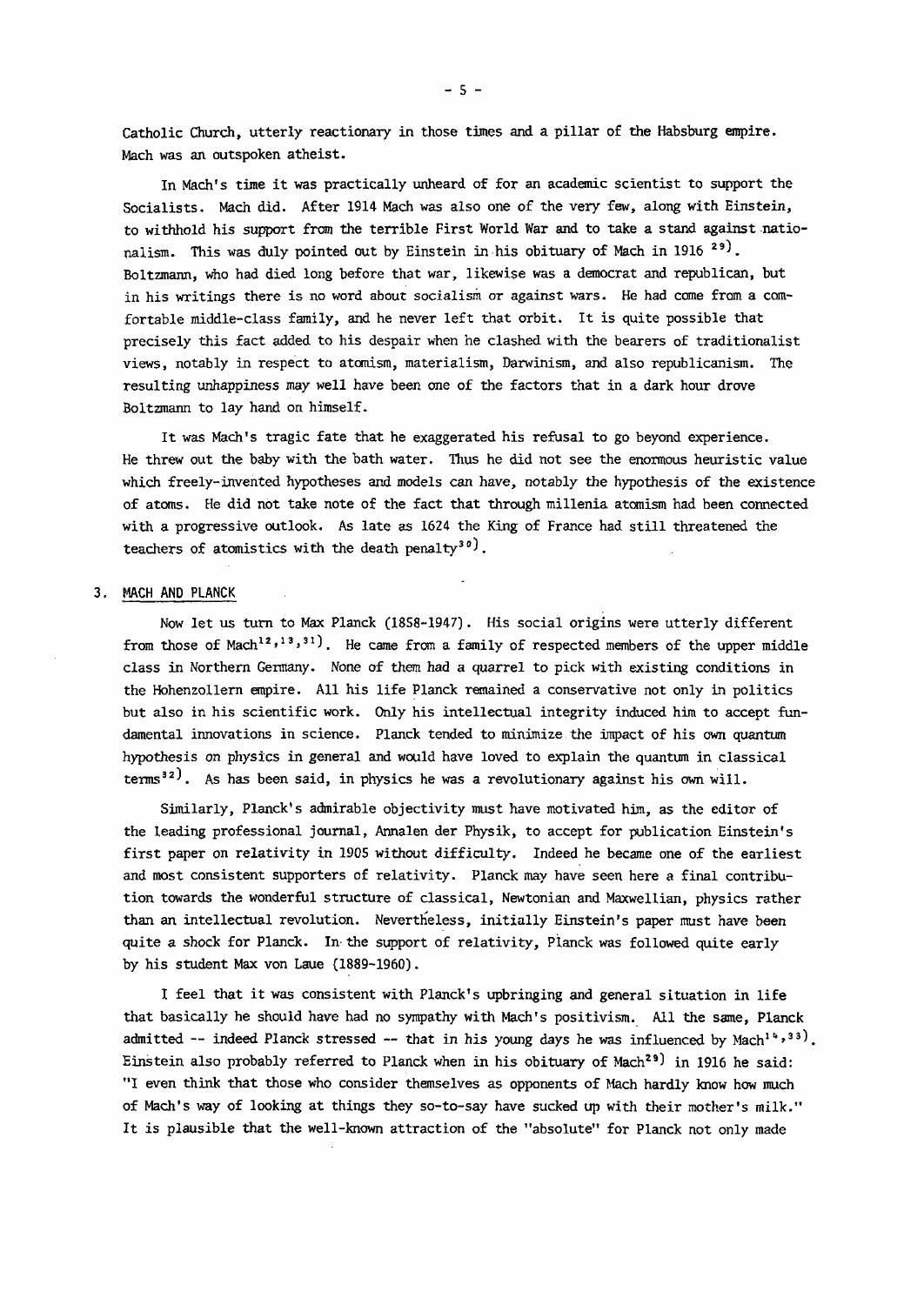him admire thermodynamics and accept the phenomenological approach to it, but also, because of its uncertainty, reject the use of models involved in realism.

But in the first years of this century Planck turned away from Mach. Planck's philosophical opposition to Mach reached a first high point in his famous address to students at Leyden<sup>34)</sup> in 1908, where he ended with the words of the Sermon on the Mount, warning mankind of the false prophets: "You shall recognize them by their fruit!" Planck here referred to the notorious barrenness of positivism. Mach's reply<sup>20</sup> led to an even more strongly worded attack by Planck<sup>33</sup>). Planck continued the polemic against positivism for the rest of his  $life^{13}$ .

This last paragraph had already been written when I came across an important lecture by Res Jost<sup>14)</sup> on Mach and Planck. Jost argues convincingly that the influence of Mach on Planck had at first been stronger than is now generally suspected. The intense, indeed violent, aversion of Planck to Mach in his later years was fuelled by deep resentment that Planck had, for many years, under the influence of Mach missed the importance of atomism and more particularly of the achievements of Boltzmann. Planck now looked at Mach as a seducer a false prophet, as he had said in 1908. At the age of 82, Planck wrote in 1940  $\cdot\cdot\cdot$  : "Fifty years ago I counted myself still among the convinced positivists .... At that time I was, under the influence of Ernst Mach, inclined towards a rejection of atomism. Thus I attracted, to my regret, the opposition of Ludwig Boltzmann, who at that time, almost alone in Germany devoted his main effort to the construction of the kinetic gas theory, and with whom I should have liked to feel associated in the struggle for the Second Law of Thermodynamics against the flat energism of Ostwald." Boltzmann, though an Austrian, was professor in Munich for a time, and in any case appeared in Germany often. We shall return to the relationship of Planck and Boltzmann below.

The political development of Planck was likewise determined by his conservatism, on the one hand, and by his integrity, on the other. Thus in 1914 he felt obliged to sign the illfamed Manifesto of 93 intellectual leaders, scientists and artists, in explicit favour of German militarism. The term was used directly. After the Nazis had come to power in 1933, Planck's conservative views on State authority, inherited from his family and his milieu, induced him to attempt some accommodation even with the new government, however much he disliked it. So until 1937 he remained President of the prestigious and rich Kaiser-Wilhelm-Gesellschaft zur Forderung der Wissenschaften, founded in 1911 on the initiative of Walther Nernst, and renamed Max-Planck-Gesellschaft later, after the defeat in the Second World War. He did not resign as Secretary of the Prussian Academy of Sciences in Berlin until 1938. Planck was not capable of head-on resistance against established power. Even more. To quite an extent he succumbed to official slogans. Thus, on 13 April 1933, he wrote from his holiday place in Sicily to a close and highly regarded colleague in the Prussian Academy, Heinrich von Ficker, about "the infamous hate and atrocity propaganda (from abroad: E .B. ) that has been poured over Germany since the nomination of Hitler as Reich Chancellor"<sup>3</sup>\*).

Yet Planck tried to mitigate the harsh measures of the Nazi régime. As we shall see, he spoke out for Einstein in public. Planck's intention to prevent the worst also moved him to speak in favour of some of Nazism's victims during an interview with Hitler early in 1933  *i7 > .* However, as soon as Hitler noticed Planck's intentions he embarked on one of his

 $-6 -$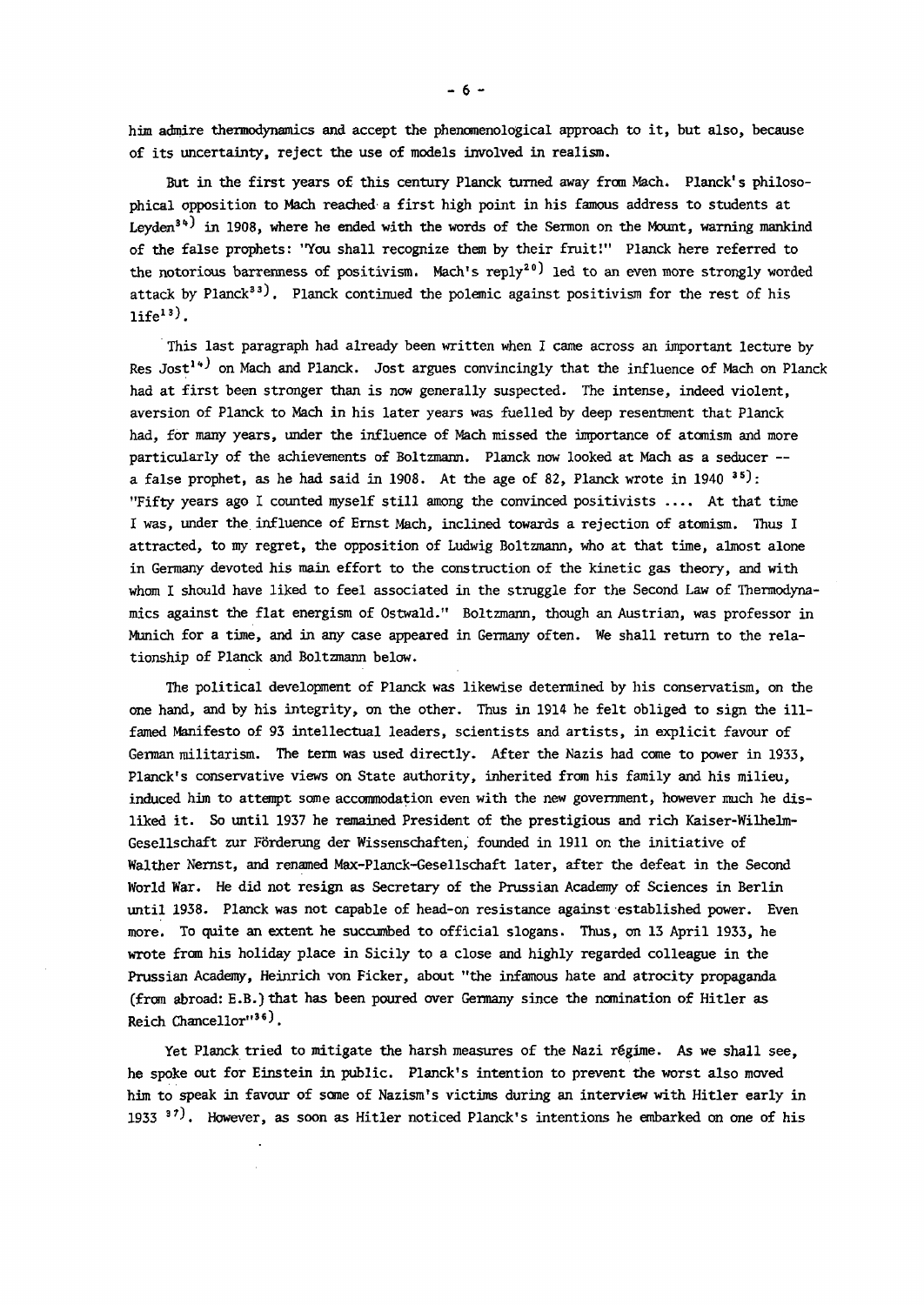vicious monologues. The interview was fruitless. On the contrary, Planck's upright stand may well have contributed to Hitler's ready confirmation of the death sentence against Planck's only surviving son (and child) from his first marriage — and his best friend, as he said -- in 1944 for conspiracy against the Nazi régime. Planck's eldest son had been killed on the battlefield in the First War.

Perhaps here we should add that Planck, as he insisted, was deeply religious all his  $life<sup>13</sup>$ , but that he did not believe in a personal, still less in the Christian, God. He stated this himself a short time before death<sup>38</sup>. This fact may come as a surprise to some, especially after hearing Planck quote the Sermon on the Mount, i.e. the Gospel of St. Matthew. That Planck took part in the activities of the Confessing Church in Berlin-Dahlem under the Nazi régime was surely due to his wish, in those dark times, to help where he could.

I have long felt that a critical biography of Planck, not only as a scientist, but also as a man within the historical, political, and social context, would be desirable. Such a book would give a moving picture of the tragic history of the intellectual leadership during Germany's way from the Hohenzollern regime to Hitlerism, with all its contradictions. Much material has already been provided by the late Kurt Mendelssohn in his excellent work on Walther Nernst<sup>39</sup>).

#### 4. BOLTZMANN AND PLANCK

At first, Planck's relationship to Boltzmann was cool, as has been seen. Planck was a thermodynamicist through and through, and disliked atomistic, statistical models. Here the influence of Mach was important. Candid as always, Planck later acknowledged that Boltzmann in the earlier days had no reason to be pleased with him.

Outwardly at least the nadir of the relationship was maybe reached in 1896 when Planck's student, the mathematician Ernst Zermelo, had published his recurrence objection to the statistical interpretation of the Second Law"<sup>v</sup>), fully developed in Boltzmann's fundamental papers in 1872, on the H theorem, and in 1877, on statistical mechanics. By the way, the term "recurrence objection" (Wiederkehreinwand) is due to Paul and Tatyana Ehrenfest<sup>\*\*;</sup>, to whom we shall later return. If one considers the Second Law as absolutely valid, the recurrence objection is lethal for the atomistic hypothesis.

Briefly, Zermelo had argued that according to a theorem by Henri Poincaré, in itself undisputed, an ensemble of particles must after sufficient time take up any configuration. More exactly, in the words of Brush $\cdot,$  the theorem states that every mechanical system must almost certainly return infinitely many times as close as one wishes to its starting position. If probability is identified with entropy according to S = k-log W — Boltzmann's Principle, in Einstein's<sup>43)</sup> words -- this means that an isolated finite system consisting of particles must sooner or later return to a condition of decreased entropy, also macroscopically. Today we are all aware of the central role of thé fluctuation concept in the life works both of Boltzmann and of Einstein, and here we need not go into the matter further. But the fact was that Planck had authorized Zermelo's article. Boltzmann<sup>44</sup>) answered hotly, and bluntly advised Zermelo to give up gas theory if he was unable to grasp its theorems clearly.

[We may interpolate. Qualitatively, Boltzmann had been anticipated in the explicit statement of recurrence. The idea had been brought up, apparently unknown to Zermelo, by

 $-7 -$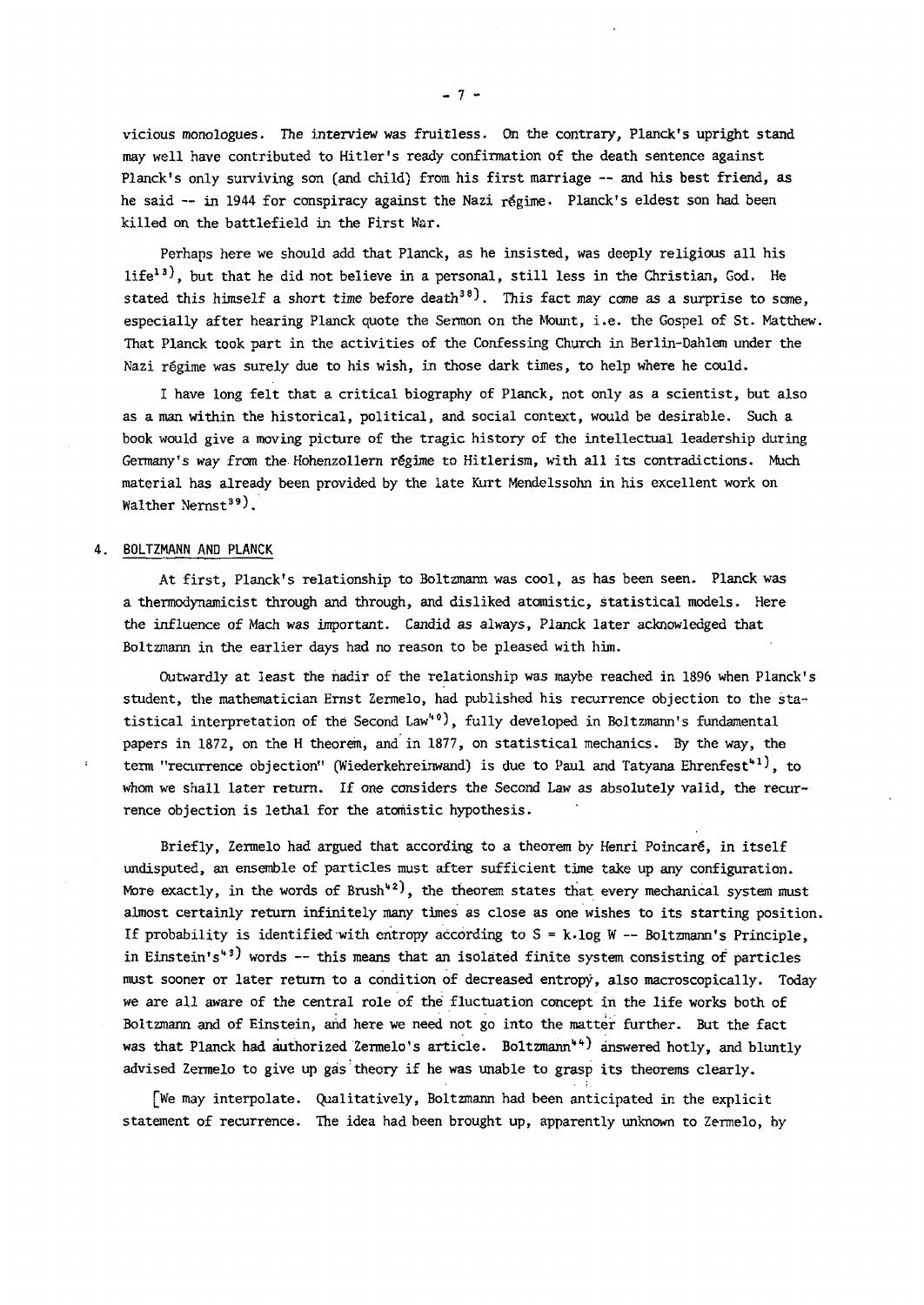Poincaré as early as 1893. At the same time, long before Boltzmann, Poincaré had also envisaged cosmic fluctuations as an escape from heat death. These facts have recently been recalled, or unearthed, by Brush<sup>42,499</sup>.1

Yet, in spite of the clash about Zermelo, the approach of Planck to Boltzmann was coming. The anti-atomist Ostwald, with the help of Georg Helm, had put forward the idea of "energism" (Energetik), with energy as the ultimate entity. Energism was a counterproposal to atomism. Boltzmann of course was much opposed to energism<sup>25</sup>). The energists were routed by Boltzmann in the famous meeting of the "Society of German naturalists and physicians" at Lùbeck in 1895, where Ostwald according to the title of his lecture meant to overcome (uberwinden) scientific materialism. Sommerfeld's<sup>46J</sup> description may be recalled: "Externally and internally the struggle Boltzmann versus Ostwald was like the struggle of the bull with the flexible fighting man. But this time the bull won against the torero in spite of all his fighting skill. We all, the then younger mathematicians, stood at Boltzmann's side."

Planck, though still lacking sympathy with atomistics, definitely refrained from associating with Ostwald. Planck recalled: "It was impossible to prevail against the authority of men like W. Ostwald, G. Helm, E. Mach.... I could ... (in the struggle between Boltzmann and Ostwald: E.B.) only play the role of a supporter of Boltzmann. True, my services were not at all recognized by Boltzmann, not even looked at favourably ...." Already we have referred to the view taken of these events by Planck in retrospect in 1940, in connection with the influence of Mach on him.

The question of the attitude of Mach to Ostwald arises here. As seen by Mach's foremost biographer, J.D. Blackmore<sup>8</sup>), Mach needed Ostwald as an ally against atomism, but basically Mach opposed both "atomism" and "energeticism" (I prefer energism: E.B.). In Sommerfeld's"') words, Mach's natural philosophy stood behind Ostwald and Helm at Lubeck. But Mach kept in the background and withheld clear support from Ostwald.

LOstwald invited Mach to a chair in his University at Leipzig in 1897 '''''. Mach did not accept, but Boltzmann later did. He spent the years 1901-1903 at Leipzig. In spite of his scientific and philosophical opposition to Ostwald<sup>25</sup>, Boltzmann was on excellent personal terms with Ostwald. There was a lot of friendly correspondence between the two men<sup>47J</sup>. Many polite letters, more restrained, were also exchanged between Ostwald and Planck"'). It may be pointed out, by the way, that Ostwald was, in many respects, a man of considerable  $merits.$ 

In the late 1890's Planck took up the burning question of the composition of the radiation in equilibrium with a black body. The theory of light radiation had not only academic importance, but great practical and financial interests were involved as well. First, there was the enormous economic importance of energy transfer and radiation losses from hot bodies. Secondly, the big electrical firms centred on Berlin (AEG, Siemens, Osram) intended to improve the technology of light production. Not by coincidence the world's foremost experimentalists in the measurement of light radiation had their home in the Physikalisch-Technische Reichsanstalt at Berlin, founded in 1887 on the basis of a gift by Werner von Siemens. The first Director was Hermann von Helmholtz, the "Reich Chancellor of German Physics", as he was jokingly called. Planck had the benefit of daily contact with these eminent men.

 $-8 -$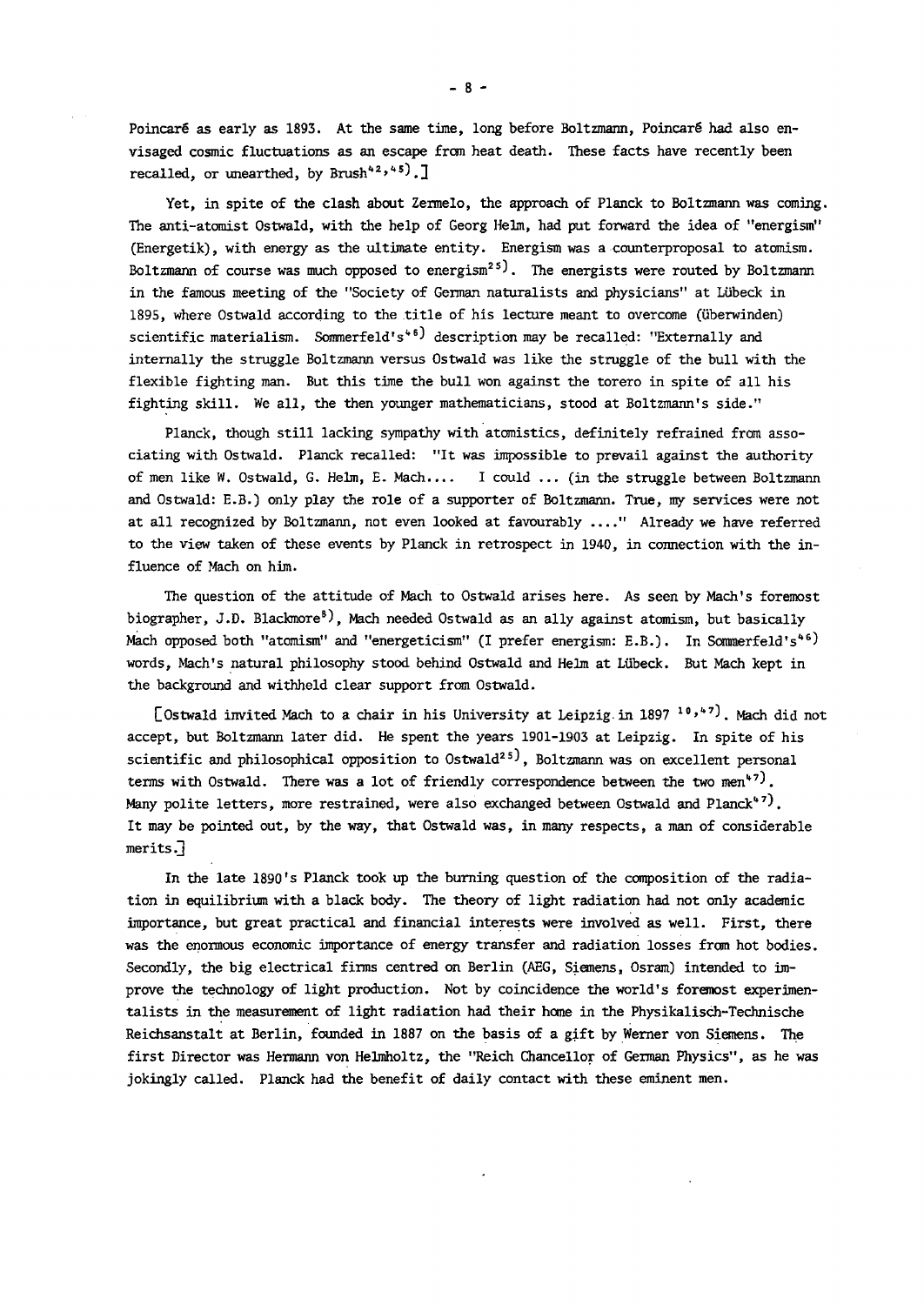At first, Planck meant to explain the dependence of the intensity of the radiation on wavelength and temperature merely on the basis of classical thermodynamics and electromagnetism, without using statistical mechanics. He made considerable progress. Especially he succeeded in deriving a fundamental relationship between the energy content of presumed oscillators in the black body and that of the radiation field. The oscillators were considered quite formally and had nothing to do with atoms. Nevertheless, a final solution of the problem eluded Planck. Planck's initial failure brought him, in 1900, to the decision to apply Boltzmann statistics, i.e. atomistics, to his oscillators. After some weeks of the most strenuous work, as he later said<sup>13</sup>, Planck succeeded in setting up the law that accounted well for the experimental results of his colleagues, and has remained valid ever since. Planck's law contains the quantum of action, h, the numerical value of which is, and has remained, empirical, h is "Planck's constant". Planck also derived the numerical value of k, and called it "Boltzmann's constant".

Boltzmann had every reason to be happy with this development. The atomistic approach and the Boitzmann principle had at last made possible the solution of the old, important, and difficult problem of the spectral composition of the black-body radiation. The contribution of Boltzmann to this achievement was not limited to his writings, with which Planck was familiar. Hans Kangro\*") has shown that close personal contact about the radiation question existed between Boltzmann and Planck already'during the naturalists' annual meeting at Munich in 1899. Jokingly, Alfred Kastler (personal communication) likes to say that Planck may have been the father of quantum theory, but that Boltzmann was the mother. Here Kastler partly refers to the derivation by Boltzmann in 1877 of the distribution of energy among the atoms of a gas by introduction of finite energy intervals, a sort of quantization of the energy. Though in the further steps of computation Boltzmann let the energy intervals (energy quanta, one might say) approach the limit zero, i.e. though Boltzmann's procedure may be viewed as a mere mathematical trick, this procedure *no* doubt was known to Planck. Presumably he was guided by it.

During the Second World War, the correspondence between Boltzmann and Planck, of utmost importance to the history of science, was lost. We only know from Planck that he wrote about his atomistic achievements in radiation theory to Boltzmann<sup>12</sup>), and that now Boltzmann's irritation (gereizter Ton) gave way to friendly agreement (freundliche Zustimmung). In particular, after Planck had sent Boltzmann his great quantum paper, the latter showed his interest and his acceptance in principle of Planck's approach<sup>13</sup>). In his later writings, Planck<sup>13</sup>) abundantly expressed his admiration for the genius of Boltzmann.

One might have thought Boltzmann would, after 1900, in lectures and writings refer to Planck's work on radiation, made possible by adoption of his own, Boltzmann's, statistical methods. This was not the case, however. While Boltzmann continued to lecture and to publish till his tragic death in 1906, we find no iword about Planck or about his work. Nor did Boltzmann refer to Planck in his classes, as told by his student Lise Meitner"". By the way, Boltzmann did not refer to Einstein either<sup>49</sup>, although Einstein's explanation, in 1905,.of Brownian movement as a fluctuation phenomenon, to which we shall return later, had been another triumph of Boltzmann's ideas. It looks as if.Boltzmann had quite systematically shut himself up in his own old world, the world of the 19th century, about which he had spoken in glowing words<sup>50</sup>.

 $-9 -$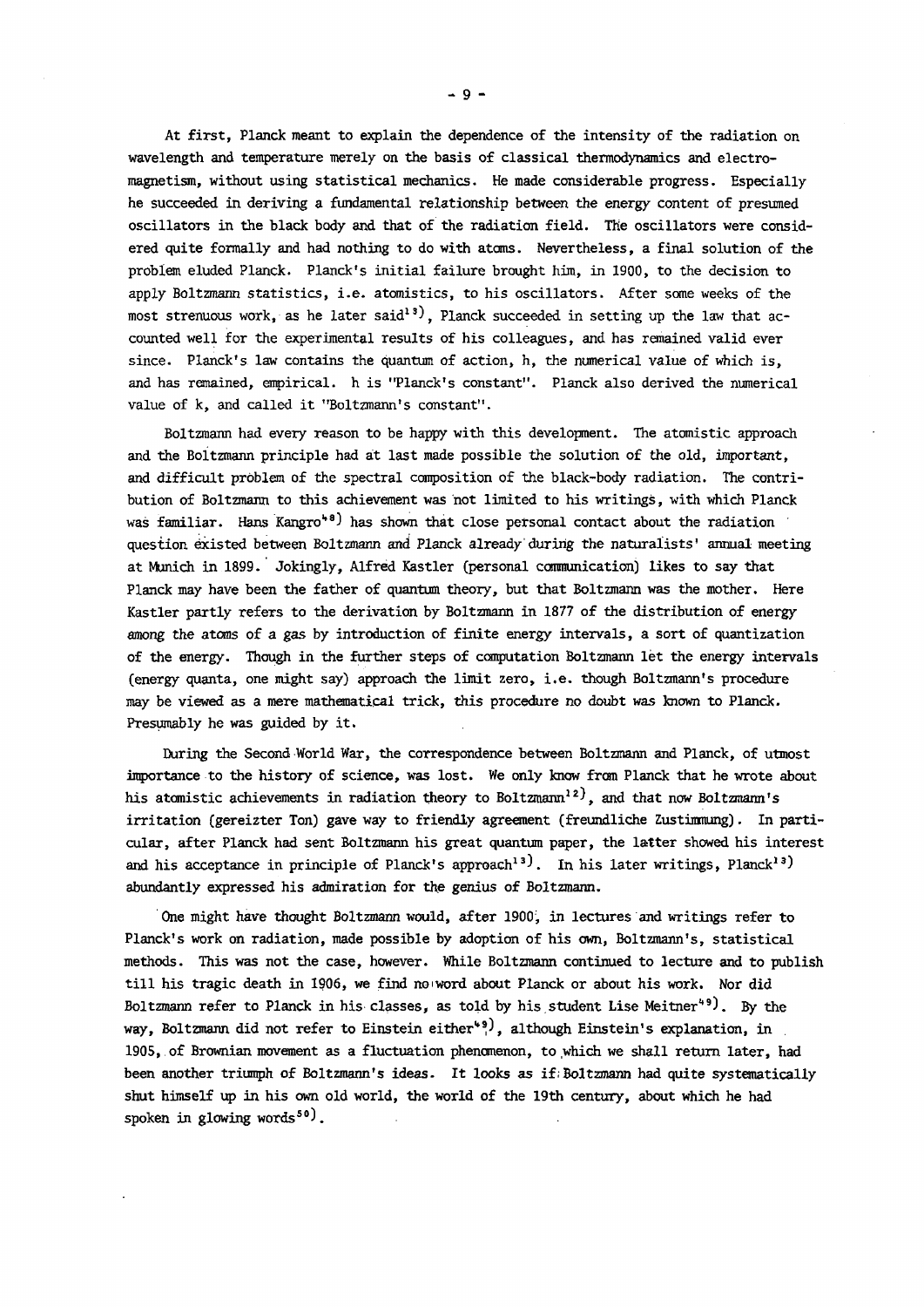#### 5. MACH AND EINSTEIN

We are arriving at the last and greatest of our heroes, Albert Einstein (1879-1955). It is common knowledge that Mach's criticism of classical mechanics was a great help to Einstein in the establishment of the special theory of relativity, and also that Mach's principle had an important role in the thinking that led to the general theory of relativity. Mach's principle is the idea that the result of Newton's famous bucket experiment might be accounted for through the action of the mass of the Universe on the water in the rotating bucket<sup>51)</sup>. Einstein did not tire of expressing his gratitude to Mach. In 1909, he signed a note to Mach "Ihr verehrender Schüler", your admiring student<sup>52</sup>). In his only autobiography, published in 1949, Einstein<sup>53</sup> wrote: "It was Ernst Mach who, in his History of Mechanics, shook this dogmatic faith (in mechanics as the secure basis of physics: E.B.) ; this book exercised a profound influence upon me ... while I was a student."

In the circumstances it is not surprising that Einstein was influenced by Mach's positivist philosophy, too<sup>53</sup>): "In my younger years ... Mach's epistemological position also influenced me very greatly." However, in time the views of Einstein on Mach changed. One factor may have been that Einstein was a convinced atomist from the beginning<sup>54</sup>. In fact he specifically stated in his autobiography<sup>56</sup>) that he "developed the statistical mechanics ... to find facts which would guarantee as much as possible the existence of atoms of definite finite size." He predicted the existence of the fluctuations. At first tentatively, he saw an example in Brownian movement.

[it may be pointed out that Boltzmann had considered the possibility of the observation of fluctuations in gases"', and that he also knew the fact of Brownian movement and thought it important<sup>57</sup>, but he apparently did not connect the two things. Poincaré already in 1904, one year before Einstein, spoke of Brownian movement as an example of fluctuations. Here he followed much earlier ideas of Léon Gouy, likewise in France. Of course, Poincaré did not supply any equations. He did not work with atoms, and was doubtful about them<sup>42,45</sup>).]

Thus the rigidly negative and inflexible attitude of Mach towards atomism, clearly due to his positivist prejudices, must have disappointed Einstein. Also in the only personal meeting between Mach and Einstein, which took place in Vienna probably in 1911, no agreement was reached between the two men in respect to the atoms. It is curious that in the only source about that interesting meeting, the book by Einstein's friend and successor in Prague, the Viennese Philipp Frank<sup>58</sup>, we do not find any indication what was said there about relativity. It is hard to believe that this problem was not touched on. Frank, by the way, was a strong supporter of Mach, though he learned physics from Boltzmann during the latter's last years<sup>4</sup>).

However, Mach himself informed us in the end in no uncertain terms that he had come to reject relativity. After he had expressed himself favourably privately and — in a more subdued way — even publicly on relativity for many years, and after many physicists had come to consider Mach as a supporter of relativity<sup>8,59)</sup>, the great shock came in 1921. The time bomb had been ticking, as  $Holton<sup>59</sup>$  said. In Mach's posthumous book on optics, mentioned before, he rejected relativity just as strongly as atomistics<sup>7,22)</sup>. The circumstances have been discussed in great detail by Blackmore<sup>8</sup>). The rejection must have hurt Einstein, who shortly afterwards, in Paris, called Mach "un philosophe déplorable"<sup>60</sup>).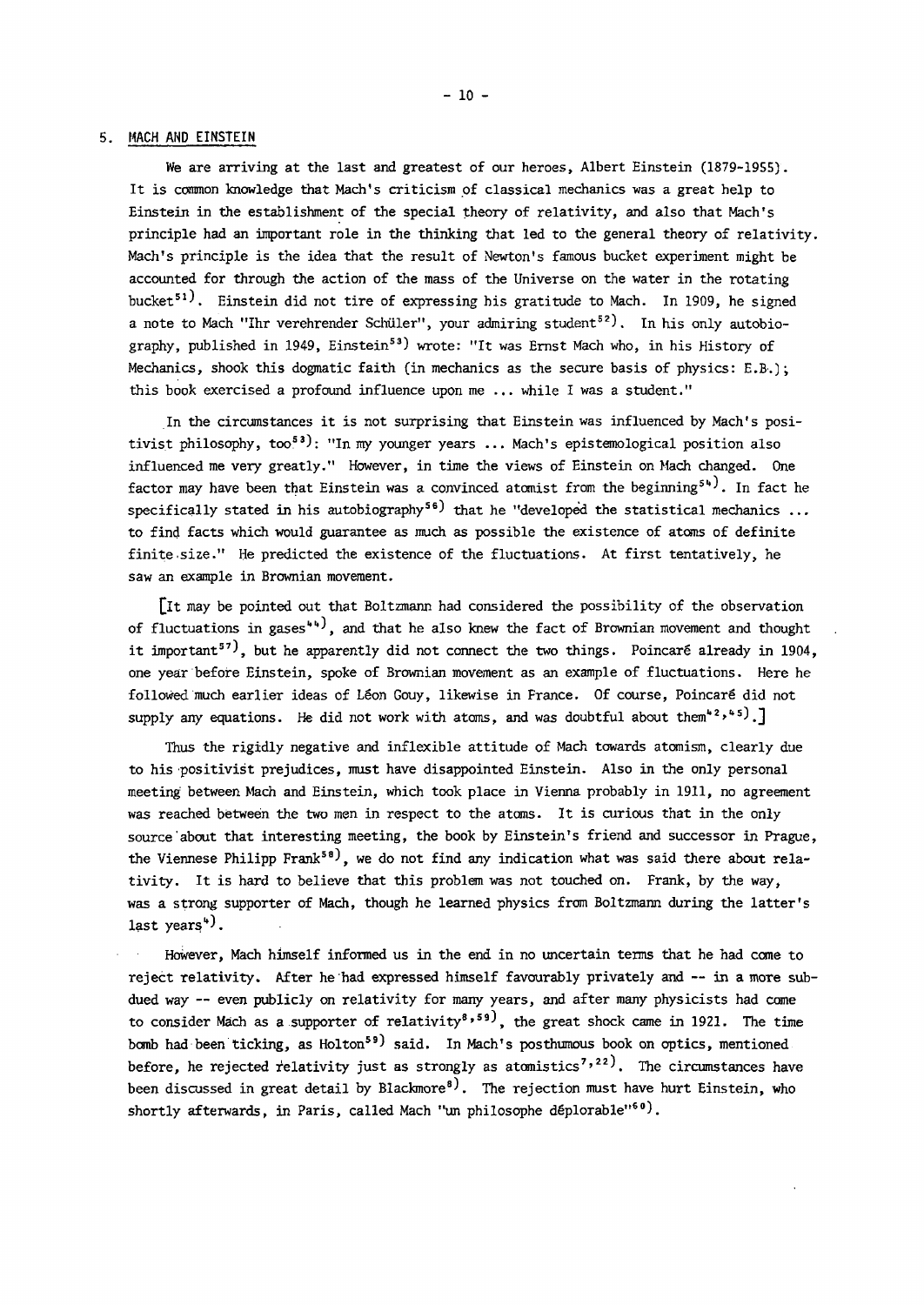In respect to positivist philosophy Einstein had written already in 1917 to his lifelong friend, Michelangelo Besso in Switzerland<sup>61</sup>): "I do not scold Mach's little (hobby) horse. You know how I think about it. But it cannot give birth to anything living, only exterminate harmful vermin." In 1930 Einstein<sup>\*)</sup> wrote about (Mach's) positivism to Planck's former student, the eminent physicist-philosopher Moritz Schlick at Vienna, six years later murdered by a right-wing fanatic in the University: "Looked at generally, your representation does not correspond to my views insofar as I find all your view too positivistic, so-to-say .... I tell you directly: Physics is an attempt at a conceptual construction of a model of the real world and of the laws of its structure". Finally in Einstein's autobiography his judgment was<sup>54</sup>): "Mach's epistemological position ... today appears to me to be untenable. For he did not place in the correct light the essentially constructive and speculative nature of thought and more especially of scientific thought; as a consequence of which he condemned theory on precisely those points where its constructive-speculative character unconcealably comes to light, as for example in the kinetic atomic theory." Further remarks of Einstein about positivism, in communications with M. Solovine and with K.R. Popper, will be found elsewhere<sup>3</sup> $,$ 4,5).

#### 6. BOLTZMANN AND EINSTEIN

The influence of Ludwig Boltzmann on young Einstein was also extremely strong. Along .with Helmholtz, Hertz, Kirchhoff, Lorentz, Mach, and Maxwell, Boltzmann was the author most carefully studied by Einstein and his friends of the so-called "Akademie Olympia" in Berne<sup>3)</sup>. Yet Einstein knew only part of the enormous work of Boltzmann, as he confessed in his autobiography<sup>56</sup>). It is quite likely that he was entirely ignorant of Boltzmann's philosophical writings, which had not appeared in a readily accessible form<sup>25)</sup> before 1905. Nor did Einstein ever have personal contact with the great master of statistics. The expert, third class, in the Federal Patent Office in Berne surely was too shy for an initiative. So Einstein apparently later was not aware to what extent he had gradually embraced the philosophical views characteristic of Boltzmann. That was the philosophy of realism, as we have seen in connection with Boltzmann's polemic against Mach. The philosophy was also called materialism by Boltzmann in his magnificent lecture against Schopenhauer<sup>62)</sup> in 1905. The original title of that lecture was: "Proof that Schopenhauer is a mindless ignorant philosophaster who scribbles nonsense and debases the heads through empty word trash fundamentally and for ever." Originally these very words had been used by Schopenhauer against Hegel.

The word "materialism" certainly did not appeal to Einstein, who considered himself as religious. I have discussed his views on religion in some detail elsewhere ",". Here I shall limit myself to the statement that Einstein did not believe either in a personal God or in one of the established religious creeds, including Judaism, of course. Einstein was a pantheist and identified himself with the beliefs of Spinoza. Apart from terminology and emphasis, however, it does not appear that the views of Boltzmann and of Einstein diverged. The pantheist Spinoza has also been attacked or praised, as the case may be, as a materialist.

While Einstein probably was ignorant of Boltzmann's philosophy, he wholly accepted Boltzmann's atomistics, as he made clear again and again in his autobiography. In the words

<sup>\*)</sup> I thank Dr. 0. Nathan, The Estate of Albert Einstein, for this text. An English translation had been given previously by G. Holton<sup>59</sup>, where I also learned about the existence of the letter to Schlick.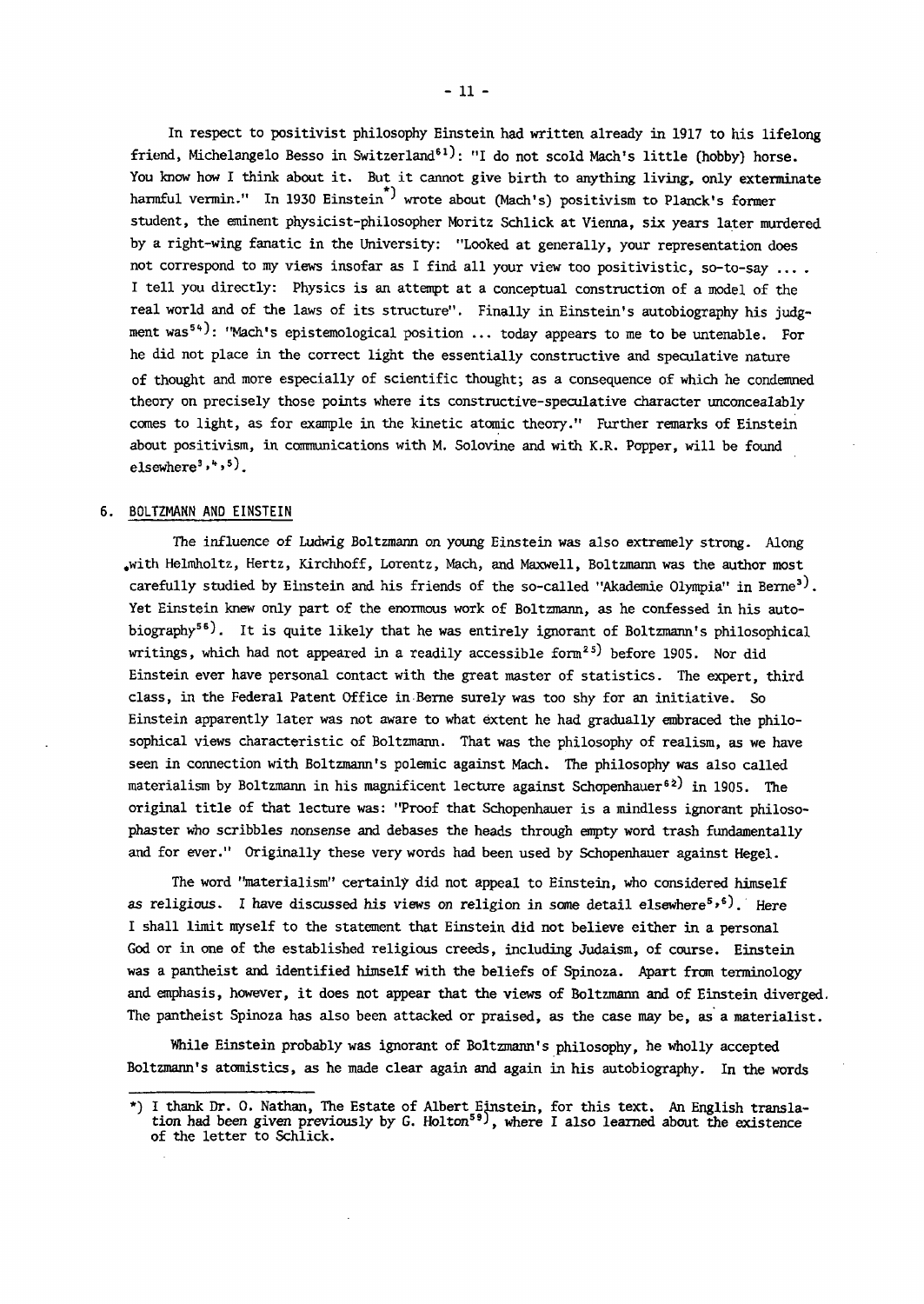of Einstein's favourite collaborator in the 1920's, the Hungarian Cornelius Lanczos, Einstein was the "natural successor" to Boltzmann<sup>63</sup>). The first papers by Einstein were all in the Boltzmann tradition<sup>64</sup>), and during the whole of his life Einstein remained fascinated by Boltzmann's principle.

In Einstein's so-called annus mirabilis, 1905, Einstein demonstrated Boltzmannian fluctuations, as we have seen, and made possible the numerical estimate of Avogadro's number by Jean Perrin on the basis of the extent of these fluctuations in 1908. Further, in the same year, 1905, Einstein through his light quantum hypothesis introduced atomistics into the modern theory of the radiation field. The concept of the light quantum, of tremendous importance not only to physics but also to chemistry and even biology, was further followed up in Einstein's papers for many years. We may especially refer to one of the "most beautiful feats of scientific thinking in the entire history of human thought<sup>163</sup>, the paper "Quantum theory of radiation" that appeared in Physikalische Zeitschrift in 1917.

It might be explained here why the light quantum having energy  $E = hv$  is crucial in biology. If the energy of light were diluted uniformly with increasing distance from the source, its energy at a point in space would tend to fall below the value needed for any particular photochemical reaction. The insufficiency of energy available would be reached the more easily the smaller the strength of the light source. Hence photosynthesis, which is a photochemical reaction, could not take place at all in most conditions. In fact, it is not clear how it could take place at all. Thus the conservation of the quality of the light in energy packages, the light quanta, is indispensable for photosynthesis. Photosynthesis has existed on Earth for some 3 gigayears now, and has become the basis of contemporary  $life<sup>65</sup>$ .

Now a short remark on a further problem that has been considered recently<sup>5)</sup>. Beginning in middle age, Boltzmann devoted himself increasingly, along with philosophy, to biology $^{1}\,$ ,  $^{2}$  s). He explained the meaning of photosynthesis on the basis of the Second Law. Above all, he was a fervent admirer of Darwin and called the 19th century 'Darwin's century'<sup>66)</sup>. In 1886  $\epsilon$ <sup>7</sup>) and again in 1904 ''' he put forward Darwinian ideas about the origin of life that are quite consistent with our present ideas, a century later. He developed most interesting and fruitful ideas about the evolution of the mental functions in animals and man<sup>57,68)</sup>. The polemic of Boltzmann against the obscurantists who denied the existence of Darwinian evolution bordered on violence<sup>69)</sup>.

Is is a striking fact that nothing of the kind applied to Einstein. Of course, he accepted Darwinism, as every serious scientist had done for a long time. But Einstein clearly was not really interested. While especially in his time in Berlin he must have been well acquainted with biologists at the University and at the Academy, we do not find many references to biology in the voluminous writings and in the letters of Einstein, as far as they have been published. Any remarks are occasional, and do not refer to fundamental problems. Why was it so?

Whatever may have been the reason, it was an interesting consequence that Boltzmann could try to develop ideas on the origin of morality on an evolutionist basis, while Einstein here failed to provide consistent ideas<sup>5</sup>). This is all the more remarkable as Einstein in practice certainly devoted more effort and time to the moral needs of mankind and even to politics than most great scientists<sup>70</sup>). In this respect, too, he deserves the lasting gratitude of all mankind.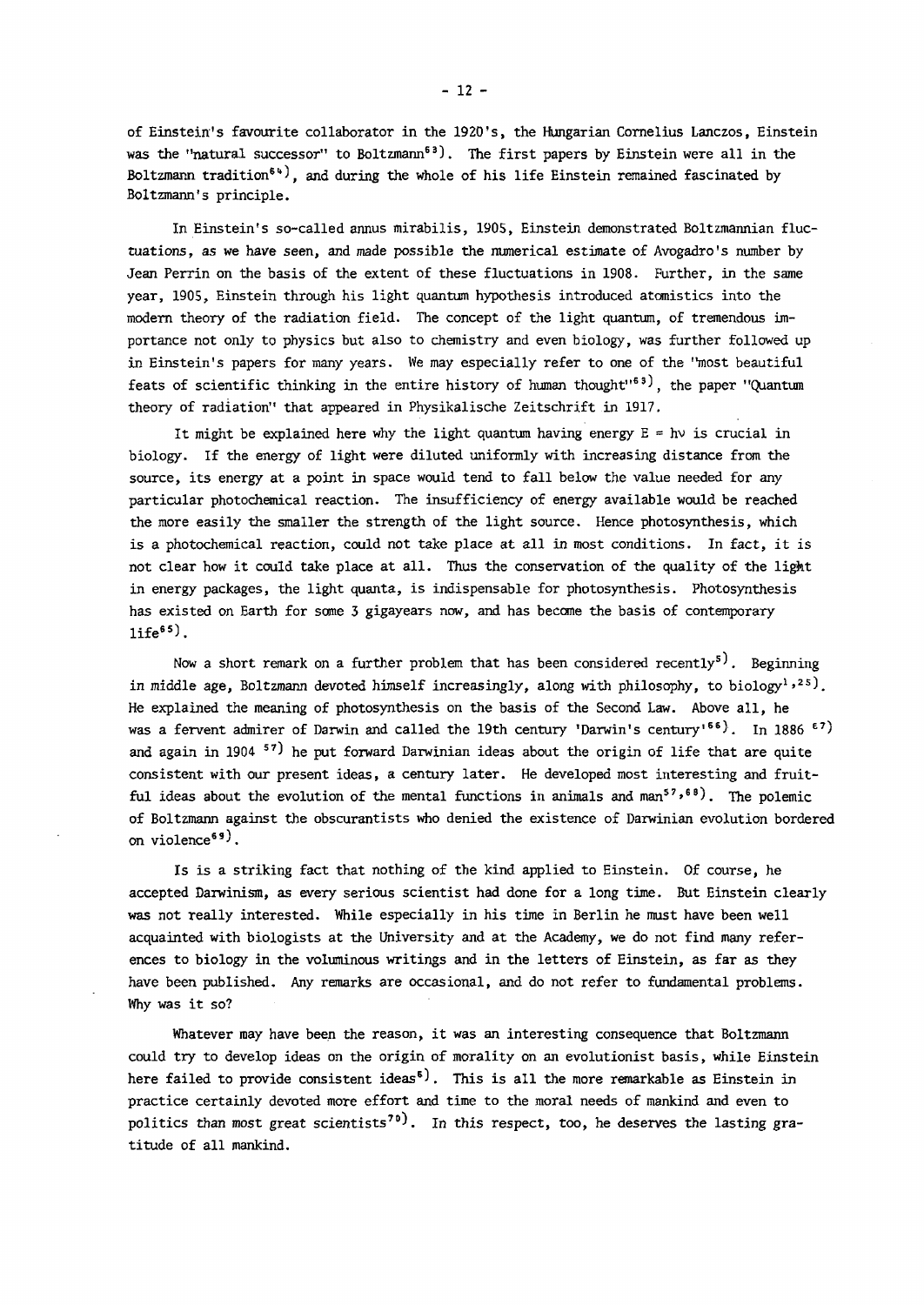Given Einstein's selfless personality, the exceptional strength of his involvement in public affairs can be understood on the basis of social factors. The. son of an impoverished, uprooted, and non-conformist father, Einstein early learned about some of the dark sides of life. When he was forced to witness the horrors of the First War and later the atrocities committed by reactionary and fascist movements and régimes in many countries, he had his eyes open, and was not easily misled. Understanding and sense of responsibility for suffering mankind combined to motivate Einstein.

#### 7. PLANCK AND EINSTEIN

This may be the place to emphasize the differences between Planck's original quantum concept and Einstein's concept. Planck established the quantum of action<sup>32,48</sup>,<sup>11</sup>,<sup>72</sup>, but for many years he did not accept the quantization of the radiation field itself. This fact can again be seen as a consequence of Planck's conservatism. As late as 1913 the eminent authors of the proposal to the Prussian Academy of Sciences to appoint young Einstein, now in Zurich, as a professor and successor to the great J.H. Van 't Hoff, still wrote<sup>73</sup>): "He (Einstein). should not be blamed too much for occasionally exaggerating his speculations, for instance in his hypothesis of the light quanta. Not even in the most exact science can real innovation be introduced without venturing risks." The signatures under this extraordinary document were those of Walther Nernst, Heinrich Rubens and Emil Warburg, along with that of Planck. Among these excellent men, Planck presumably was the leader.

The idea of the light quantum [named photon by  $G.N.$  Lewis in 1926  $^{\prime\prime\prime}$  ], with all its tremendous consequences, indeed was Einstein's'<sup>2,'4)</sup>. The light quantum began to be accepted only at the famous Solvay meeting in Brussels in 1912, and acceptance was complete only after the discovery of the Compton effect in 1923, when the momentum of the photons could be measured directly.

The differences in the early period between Planck's and Einstein's ideas on quanta were so great that  $T.S.$  Kuhn<sup>75</sup>) concluded that Planck did not really establish the existence of energy quanta at all. Rather, in Kuhn's view Planck only claimed quantal absorption and emission of light. According to Kuhn, the true originators of the concept of the energy quantum, also in respect to the oscillators in the black body, were Einstein and Paul Ehrenfest. The views of Kuhn have been disputed by Martin Klein<sup>76</sup>, who feels that Planck did propose that the energy of his oscillators is composed of quanta. We shall not go into this matter further. Certainly the concept of the light quantum, of the quantized field, was due to Einstein. The discussion on the light quanta between Planck, Einstein, Ehrenfest, Lorentz and others, carried through with great fairness, was extremely fruitful. We may point, for example to the plenary lecture by Einstein<sup>77)</sup>, at that time still almost unknown outside Switzerland as a living person, to the Salzburg meeting of the German naturalists in 1909, where Planck was prominent. There was a lively discussion<sup>32</sup>), and Einstein was, as he reported, feted. For the first time, at this age, Einstein personally met a living theoretical physicist, as he said to  $Infeld^{78}$ . Planck's ready acceptance of the theory of relativity has been mentioned before.

So it is not surprising that real friendship developed between Planck and Einstein . after the latter had moved to Berlin in 1914. Planck and Einstein always spoke about each other with admiration. Their friendship also found expression when Einstein wrote to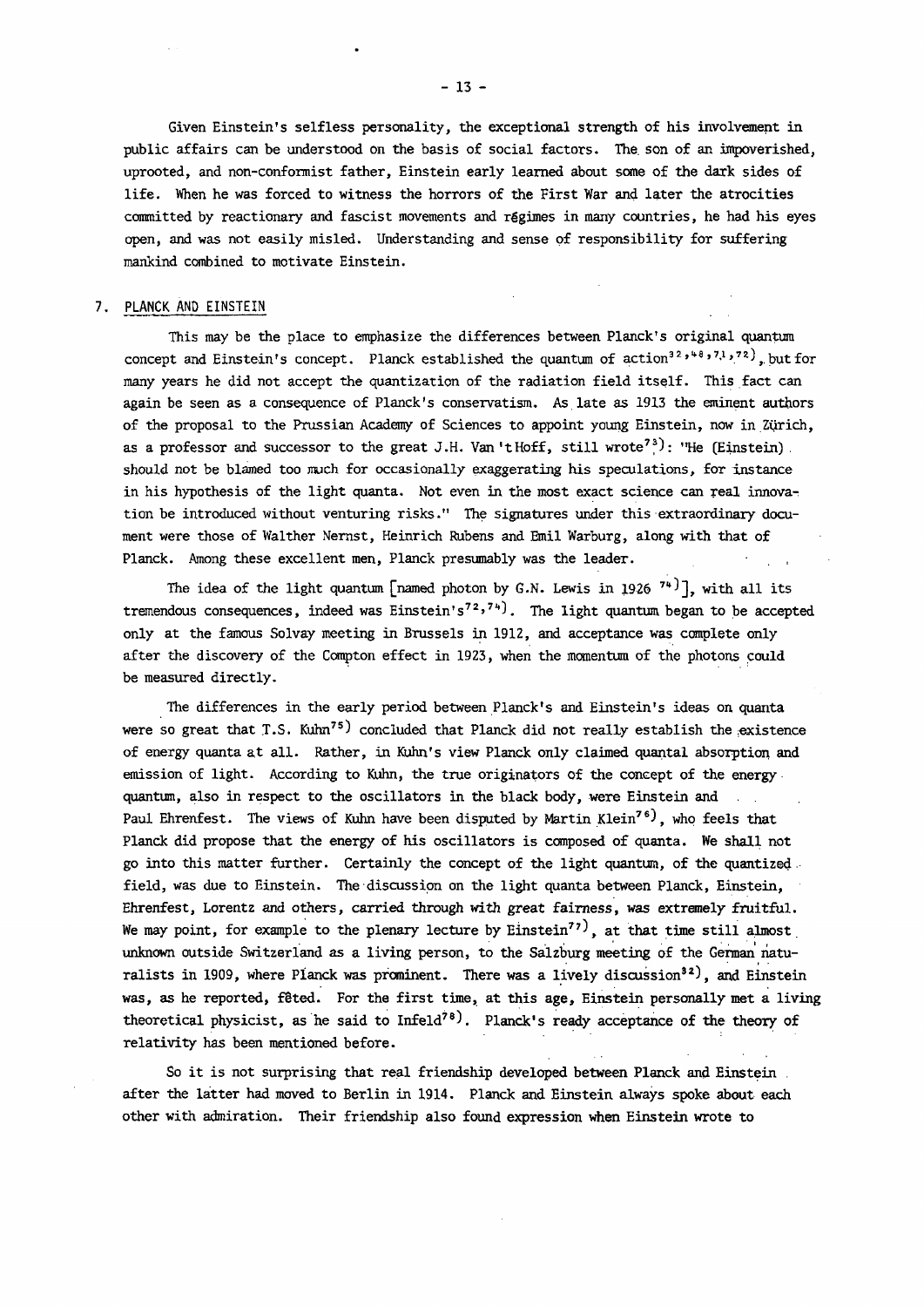Ehrenfest in 1919. In these letters, consideration for Planck was the chief argument used by Einstein why he could not follow Ehrenfest's friendly invitation to move from suffering post-war Germany to Leyden in prosperous and peaceful Holland<sup>79</sup>); in 1912 Ehrenfest had become the successor of Lorentz there. On the other hand, Planck, along with Nernst and others, courageously defended Einstein in public when he was viciously attacked, mostly on thinly disguised racial and political grounds, by reactionary obscurantists in Germany in the early 1920's.

In the fateful year 1933, Germany again resumed a position of political and military power, and moved into a moral abyss. As we have pointed out, Planck did not accept antisemitism or the vicious attacks against Einstein. It took extraordinary courage to state in solemn words in a plenary session of the Berlin Academy on 11 May 1933, after so many German democrats, social democrats, and communists had been murdered and after the concentration camps had been set up<sup>35)</sup>: "I believe to express the view of my colleagues in the Academy, as well as that of the overwhelming majority of all German physicists, in saying: Mr. Einstein is not only one among many outstanding physicists, but Mr. Einstein is the physicist, by whose works published in our Academy physical knowledge in our century has reached a depth, the importance of which can be measured only by the achievements of Johannes Kepler and Isaac Newton." In 1948, Einstein wrote a moving memorial article for his dead friend<sup>80)</sup>.

#### 8. BOLTZMANN'S STUDENTS AND EINSTEIN

To which extent was the interaction between the four great physicists continued in the succeeding generations?

Among Mach's students there were no important physicists. Philipp Frank was no exception. While he became a follower of Mach in philosophy, he had learned his physics from Boltzmann. Planck also had few students, though we may recall the important figures of Zermelo, Laue, and Schlick. However, Boltzmann had quite a number of eminent students who could later interact with Einstein. At Graz University in the 1880's there was not only Svante Arrhenius but also Walther Nernst, who in 1913 together with Planck personally travelled to Zurich to persuade Einstein to move to Berlin. Einstein was much impressed, though not wholly charmed, by Nernst's unique personality. In his laudatory obituary for Nernst<sup>81</sup>) in 1942 Einstein, now in America, wrote that he "was one of the most characteristic and most interesting scholars ... I have never met any one who resembled him in any essential way."

Another eminent student of Boltzmann -- in the years 1901-1904 -- was Paul Ehrenfest'''', '' born in 1880, whom we have mentioned already. Until Ehrenfest's tragic death by suicide in 1933, he was probably Einstein's best friend. Directly after they had met at Prague in 1912, Einstein wrote to him<sup>79</sup>): "Within a few hours we were true friends, as if our dreams and efforts were thought for each other." Ehrenfest's work was determined by Boltzmann. He became well known through his contribution to the Enzyklopâdie der mathematischen Wissenschaften on the conceptual basis of statistical mechanics<sup>41</sup>). He wrote it, together with his wife, Tatyana Afanaseva, during their stay in Russia in 1907-1912. After the death of Boltzmann, who at first had been supposed to supply the article<sup>84</sup>), the Ehrenfests were entrusted with the task by the Editor-in-Chief of the Encyclopedia, Felix Klein.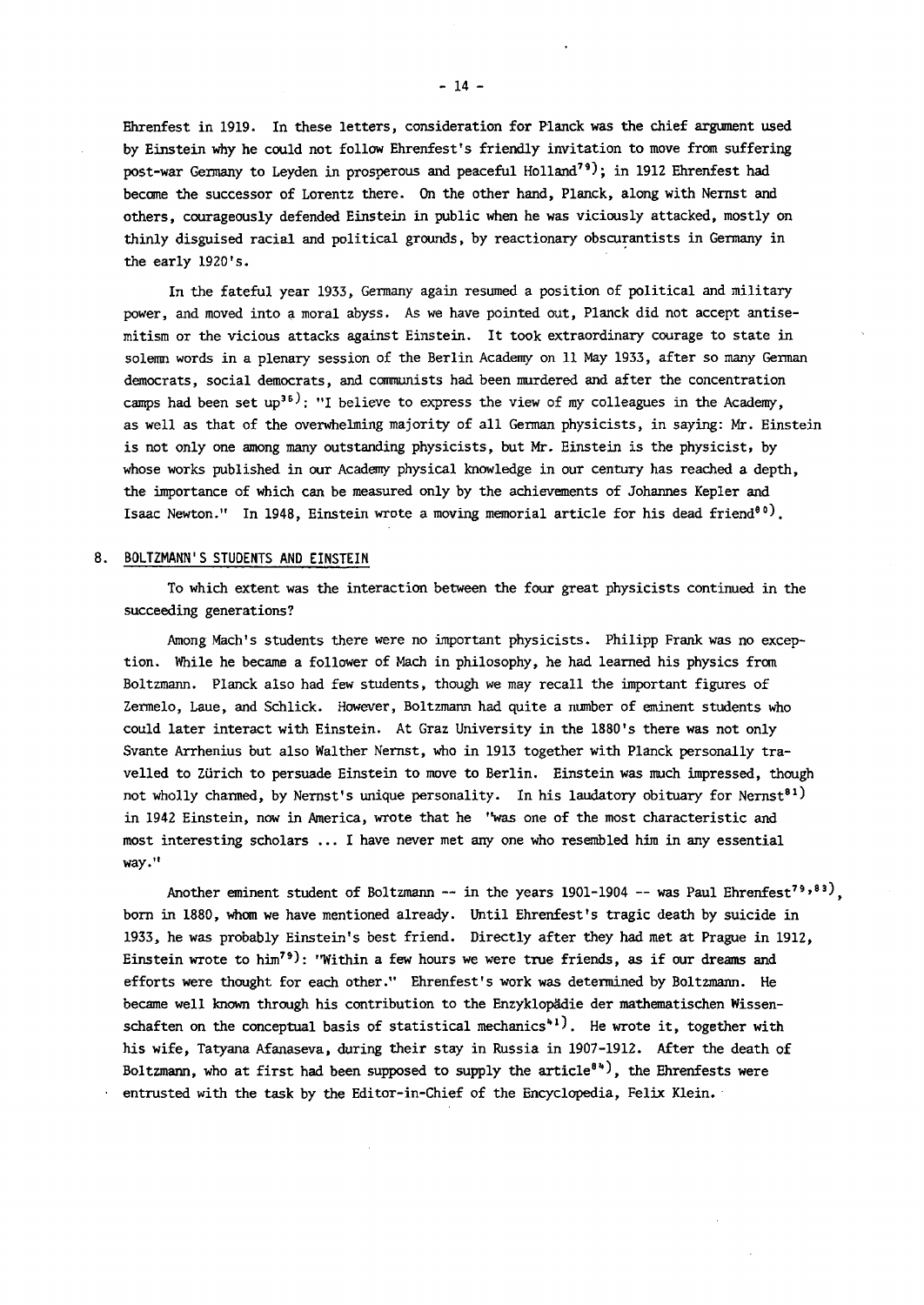It is interesting that in their important work the Ehrenfests were rather cool towards Gibbs, who independently of Boltzmann had established statistical mechanics and also had . coined the term -- later adopted by Boltzmann. Could the Ehrenfests have been influenced by the fact that Gibbs had been translated by nobody else but Ernst Zermelo? Incidentally, Paul Ehrenfest was also friendly with his fellow student, under Boltzmann, Lise Meitner, whom Einstein later, in jest, called "our Marie Curie"<sup>85</sup>, and with Philipp Frank. Paul (and Tatyana) Ehrenfest's Encyclopedia article on statistical mechanics andihis, early work on the quanta may have been the reasons for Lorentz proposing young Ehrenfest for his former chair at Leyden. Victor Weisskopf did his Ph.D. Thesis essentially under Ehrenfest<sup>86</sup>.

Further I would like to name the scientific descendants of Fritz Hasenöhrl. This student of Boltzmann at Vienna University was a theoretical physicist of the first rank, and became the successor to his teacher. His foremost achievement was the discovery, though only for special cases, of the equivalence of energy and mass<sup>87</sup>). This was in 1904, one year before the more fundamental contribution of Einstein. Unfortunately, Hasenöhrl fell a victim to the First World War. His student and successor at Vienna University was Hans Thirring, well known not only as an authority in relativity and a splendid teacher, but also as a courageous enemy of Nazism and a pacifist; he was friendly with Einstein for decades, and they both took part in the foundation of the international Pugwash movement for world peace.

By the way, Hasenöhrl also was a close friend of Marian von Smoluchowski<sup>88</sup>). Independently of Einstein, Smoluchowski developed the quantitative theory of Brownian movement on the basis of fluctuations. A curious fact that does not seem to have been discussed so far: Smoluchowski, who had done his thesis under Stefan, but called himself a student of Boltzmann, had been interested in Brownian movement, to be explained through fluctuations, since 1900. That was 6 years before Boltzmann's death. Is it possible that Boltzmann was not aware of Smoluchowski's promising investigations?

Thirring's fellow student and friend was Erwin Schrödinger<sup>89</sup>). When Schrödinger arrived in Berlin in 1927 as successor to Planck, he immediately formed close links with Einstein, whom he had known before. The electrifying influence of Schrödinger has been described impressively by Philipp Frank<sup>58</sup>). Incidentally, Planck had come to Berlin as successor to Gustav Robert Kirchhoff, after Boltzmann — then in Graz — had declined the chair in curious circumstances. He was afraid that he might not be able to adapt to the Prussian way of life.

#### 9. CONCLUSION

As a conclusion we may ask for the final result of our story. Surely story-telling cannot be an end in itself. What has been the over-all result of our analysis? It is my feeling that the struggles of our four great men contain a great deal of the events that led to the breakthrough of modern atomism in physics. The struggles often, but by no means always, were carried through in a friendly spirit. Philosophical idealism and positivism lost, and realism and atomism have emerged as the adequate and fruitful world view of the modern scientist. That world view has demonstrated its truth and worth in human practice, not only at the desk and in the laboratory in physics and bioscience but also in technology. The great decisions were taken in the successful establishment of Boltzmann's Principle and of Planck's radiation law, of Einstein's mass/energy relationship, and of the colour dependence of the photoeffect.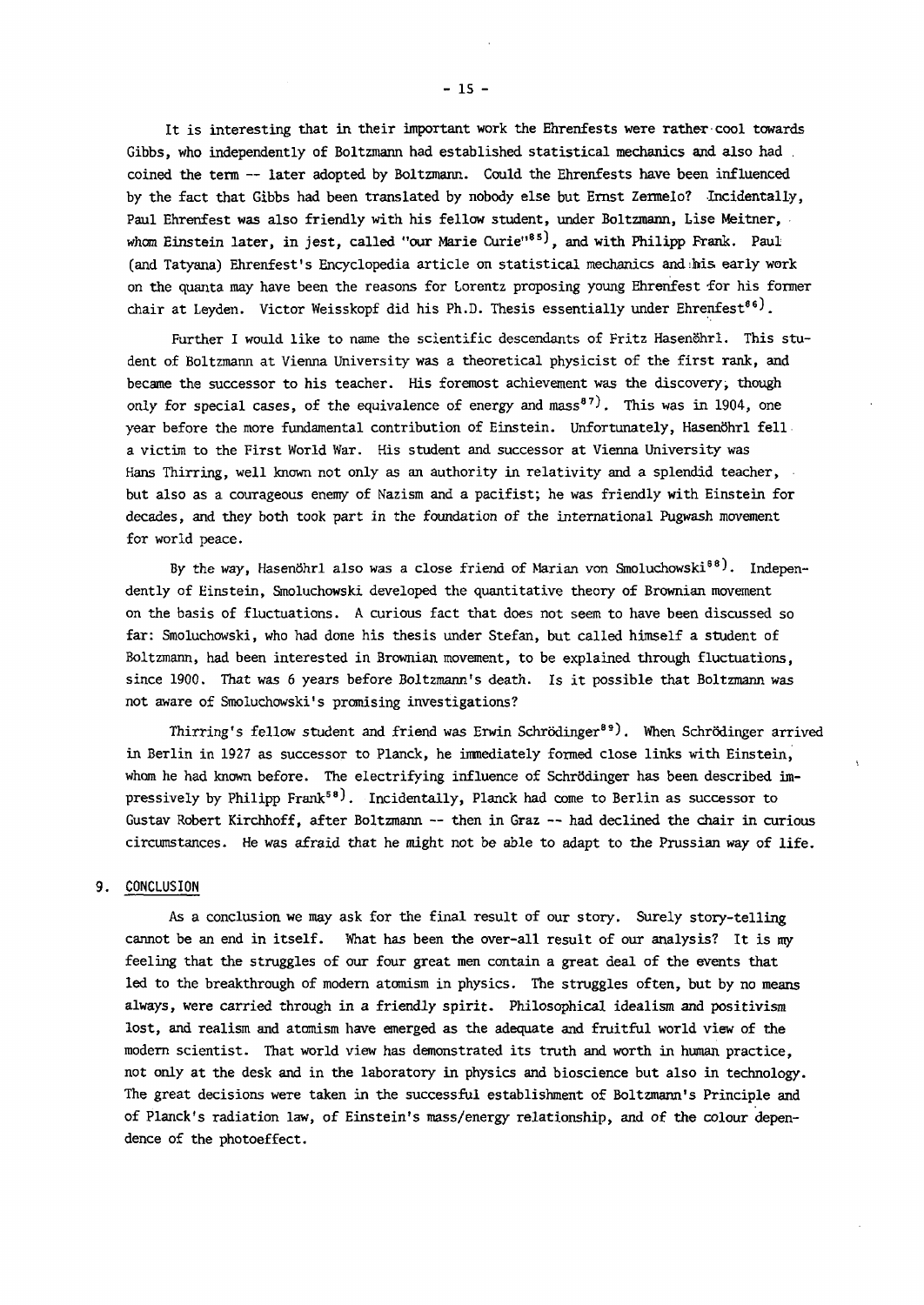The later developments, those of quantum mechanics, I have left out. The establishment and the interpretation of quantum mechanics belongs to a later period, and here we find new protagonists. While Einstein, Planck, Laue, Schrödinger, and -- during most of the time -de Broglie were reluctant to abandon determinism, they were opposed by Heisenberg, Bohr, Born, and Pauli. Forgive me for as much as mentioning these well-known facts. Many fine articles and books have been written about the conceptual basis and the implications of quantum mechanics, burning questions of science and epistemology. It is really a scientific and also a human drama. I have not set myself the task here of entering into these questions.

I do not want to end, however, without emphasizing that our knowledge of the corpuscular atom and of the light quantum is now threatening the further existence of mankind in a quite literal sense. This thought also darkened the last decades of the greatest and most human of our heroes — Albert Einstein — although the weapons now in the arsenals of the big powers exceed the weapons known to Einstein by orders of magnitude, quantitatively and qualitatively. Paraphrasing Bertolt Brecht  *J ,* somebody might say that a talk about the great and peaceful achievements of the human mind is a crime, if it takes the place of a consideration of the threatening nuclear holocaust. However, it is not I, Broda, who say this.

<sup>\*)</sup> Berthold Brecht, "An die Machgeborenen, 1", ... Was sind das fur Zeiten, wo ein Gesprach iiber Baume fast ein Verbrechen ist/weil es ein Schweigen uber soviele Uhtaten einschliesst,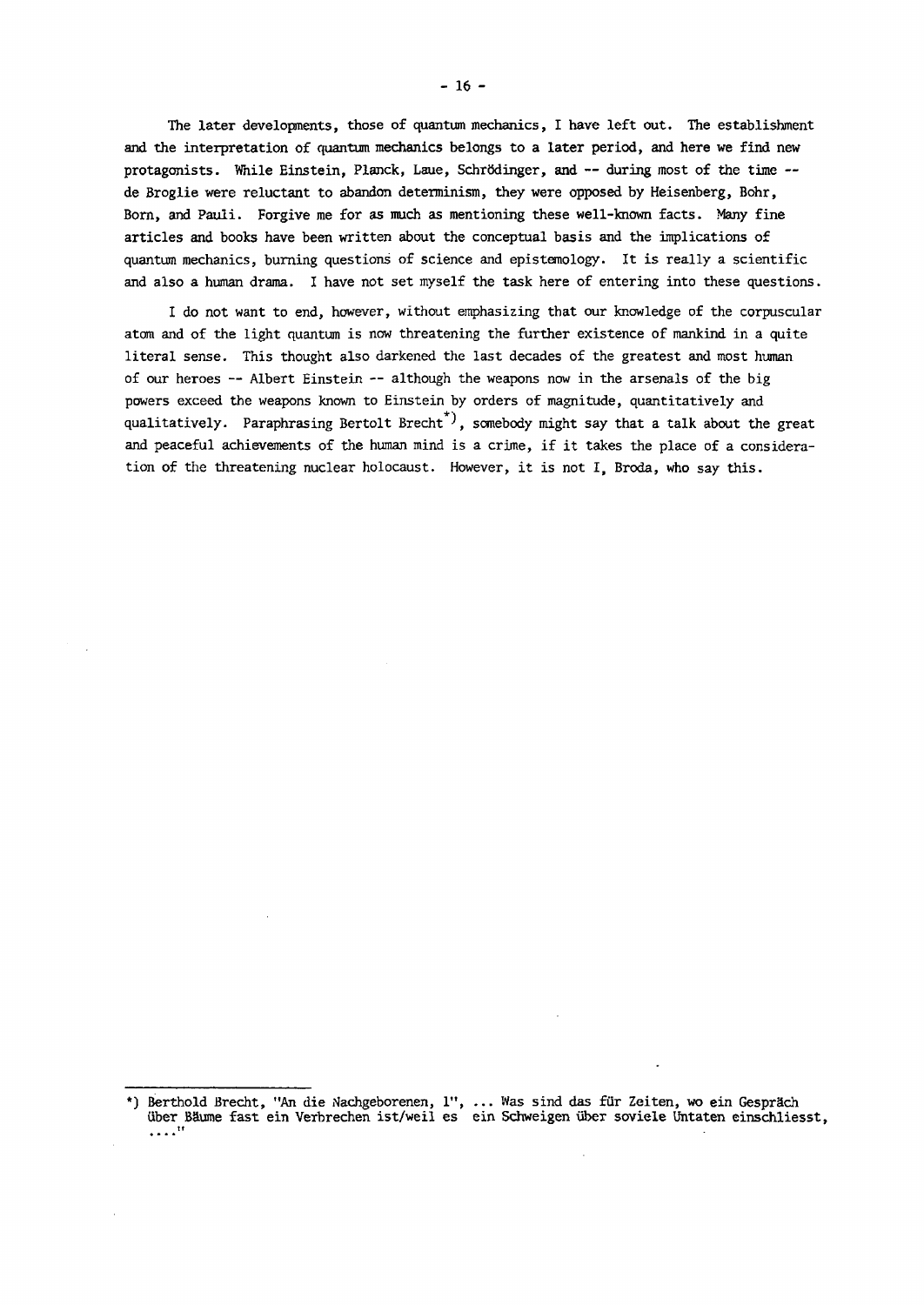#### REFERENCES AND FOOTNOTES

- 1) E. Broda, Ludwig Boltzmann Mensch, Physiker, Philosoph (Deuticke, Vienna, 1955).
- 2) E. Broda, Philosophical biography of L. Boltzmann, *in* The Boltzmann equation (eds. E.G.D. Cohen and W. Thirring) (Springer, Vienna, 1973).
- 3) E. Broda, Der Einfluss von Ernst Mach und Ludwig Boltzmann auf Albert Einstein, *in*  Einstein Centenarium (éd. H.J. Treder) (Akademie-Verlag, Berlin, 1979).
- 4) E. Broda, Einstein und Osterreich (Ôsterreichische Akademie der Wissenschaften, Vienna, 1980).
- 5) E. Broda, Boltzmann, Einstein, natural law and evolution, Comp. Biochem. Physiol. 67B, 373 (1980).
- 6) E. Broda, Ethics and evolution in Boltzmann's and Einstein's thought, Egami Anniversary
- 7) K.D. Heller, Ernst Mach, Wegbereiter der modernen Physik (Springer, Vienna, 1964).
- 8) J.D. Blackmore, Ernst Mach, his work, life and influence (Univ. Calif. Press, Berkeley,  $1972$ ).
- 9) The key data about Duhem will be found in Blackmore's book, see Ref. 8.
- 10) W. Ostwald, Lebenslinien (Klasing, Berlin, 1926).
- 11) G. Ostwald, Wilhelm Ostwald, mein Vater (Berliner Union, Stuttgart, 1953).
- 12) M. Planck, Wissenschaftliche Selbstbiographie (Barth, Leipzig, 1948).
- 13) M. Planck, Vorträge und Erinnerungen (Hirzel, Stuttgart, 1949).
- 14) R. Jost, Ernst Mach und Max Planck, Lecture, Berne, 15 June 1979.
- 15) J. Boncelj, Jožef Stefan (Izdala Elektrotekniska Prosveta Slovenije, Ljubljana, 1960). Stefan came from Lower Carinthia, and his mother tongue was Slovene. Hence he is held in high esteem by the Yugoslavs. See also Boltzmann's loving obituary for Stefan, Ref. 25, p. 59. Another monograph on Stefan is A. von Obermayer, Zur Erinnerung an Josef Stefan (Braumüller, Vienna, 1893).
- 16) L. Boltzmann, see Ref. 25, p. 150.
- 
- 17) H. de Martin, J.J. Loschmidt, Thesis, University, Vienna (1948). Humboldt-Univ. Berlin, Math.-Natwiss. Reihe  $6,$  209 (1956/57).
- 19) L. Boltzmann, see Ref. 25, p. 17.
- 20) E. Mach, Leitgedanken meiner naturwissenschaftlichen Erkenntnislehre und ihre Aufnahme durch die Zeitgenossen, Phys. Z. 11, 599 (1910).
- *20)* E. Mach, Leitgedanken meiner naturwissenschaftlichen Erkenntnislehre und ihre Aufnahme durch die Zeitgenossen, Phys. D., 2010, D., 2010. Phys. 2. D., 599 (1910). Phys. 2. D., 599 (1910). Phys. 2. D<br>Designations of Mothers of The London. 2022. Phys. 2. Designation March March 2. D., 2. D., 2. D., 2. D., 2. D 21) E. Mach, Die Prinzipien der physikalischen Optik (Barth, Leipzig, 1921). [English trans-
- 22) J. Thiele, Wissenschaftliche Kommunikation, Die Korrespondenz Ernst Machs (Henn, Kastellaun, 1978).
- 23) B. Brauner, Einstein and Mach, Nature 113, 927 (1924).
- 24) L. Boltzmann, Vorlesungen über Maxwells Theorie der Elektrizität und des Lichtes (Barth, Leipzig, 1891, 1893).
- 25) L. Boltzmann, Populäre Schriften (ed. E. Broda) (Vieweg, Braunschweig-Wiesbaden, 1979). Quotations from this edition. The reference to the only previous edition is: L. Boltzmann, Populäre Schriften (Barth, Leipzig, 1905). Quotations from this edition. The reference to the only previous edition is: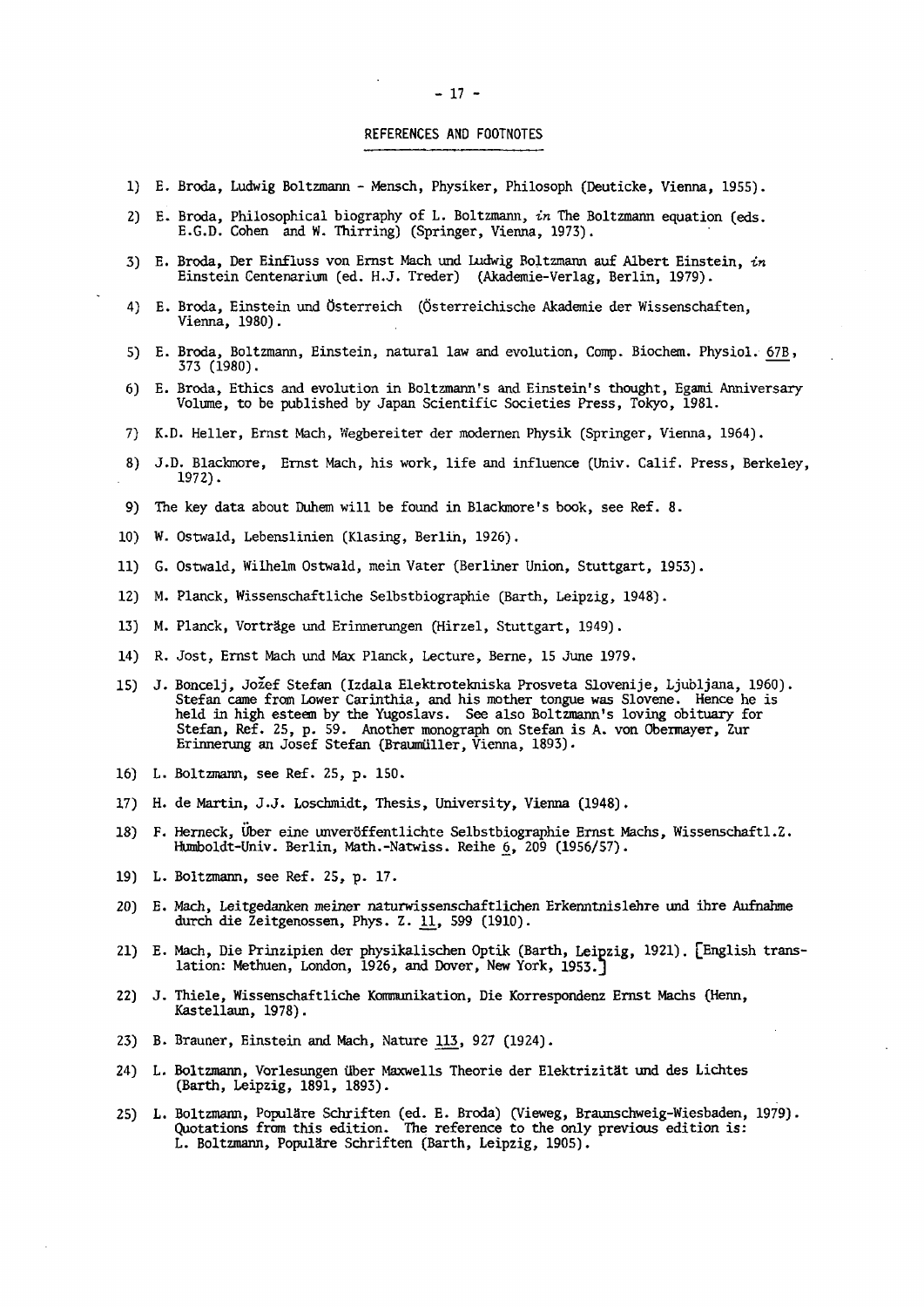- L. Boltzmann, see Ref. 25, p. 87.
- 27) H.A. Lorentz, Ludwig Boltzmann, Vhdl. D. Phys. Ges. 9, 206 (1907).
- L. Boltzmann, see Ref. 25, p. 83.
- 29) A. Einstein, Ernst Mach, Phys. Z. 17, 101 (1916).
- R. Ehrenfeld, Grundriss einer Entwicklungsgeschichte der chemischen Atomistik (Winter, Heidelberg, 1906).
- A. Hermann, Max Planck in Selbstzeugnissen und Bilddokumenten (Rowohlt, Hamburg, 1973).
- A. Hermann, Frühgeschichte der Quantentheorie (1899-1913) (Physik-Verlag, Mosbach, 32) 1969).
- 33) M. Planck, Zur Machschen Theorie der physikalischen Erkenntnis, Eine Erwiderung, Phys. 2. 11, 1186 (1910).
- M. Planck, Die Einheit des physikalischen Weltbildes, see Ref. 13, p. 28.
- M. Planck, Naturwissenschaft und reale Aussenwelt, Naturwissenschaften 28, 778 (1940).
- C. Kirsten and H.J. Treder (eds.), Albert Einstein in Berlin (Akademie-Verlag, Berlin, 36) 1979), Vol. I, p. 267.
- 37) M. Planck, Mein Besuch bei Adolf Hitler, Phys. Bl. 3, 143 (1947).
- See F. Herneck, Ein Brief Max Plancks über sein Verhältnis zum Gottesglauben, Forschungen Fortschr.  $32$ ; 364 (1958).
- K. Mendelssohn, The world of Walther Nernst; the rise and fall of German science 39) (Macmillan, London, 1973).
- E. Zermelo, Über einen Satz der Dynamik und die mechanische Wärmelehre, Ann. Phys. (Germany) 57, 485 (1896).
- P. and T. Ehrenfest, Begriffliche Grundlagen der statistischen Auffassung in der Mechanik, Enz. Math. Wiss. (Teubner, Leipzig, 1911), Vol. IV/2/II, Heft 6. [English translation by M.J. Moravcsik, The conceptual foundations of the statistical approach in mechanics (Cornell Univ. Press, Ithaca, 1959).]
- S.G. Brush, The temperature of history (Franklin, New York, 1978).
- F. Hemeck, Albert Einstein, Über die philosophischen und politischen Anschauungen des grossen Physikers, Festschrift zur 150 Jahr-Feier der Humboldt-Univ. Berlin (D.Vlg.d. Wiss., Berlin, 1960), Vol. 1, p. 505.
- L. Boltzmann, Entgegnung auf die wärmetheoretischen Betrachtungen des Hrn. Zermelo, Ann. Phys. (Germany) 57, 773 (1896).
- 45) S.G. Brush, Poincaré and cosmic evolution, Phys. Today 33, No. 3, 42 (1980).
- A. Sommerfeld, Ludwig Boltzmann zum Gedächtnis, Österr. Chemiker-Ztg. £7, 25 (1944).
- H.G. KÖrber, Aus dem wissenschaftlichen Briefwechsel Wilhelm Ostwalds (Akademie-Verlag, Berlin, 1961 and 1969), Vols. 1, 2.
- H. Kangro, Vorgeschichte des Planckschen Strahlungsgesetzes (Steiner, Wiesbaden, 1970).
- L. Meitner, Looking back, Bull. Atom. Scient. 20, No. 9, 2 (1964).
- L. Boltzmann, see Ref. 25, p. 149.
- 51) However, in a letter to F. Pirani in 1954 Einstein uttered scepticism in respect to Mach's Principle, and disowned the expression, see Ref. 59, p. 194.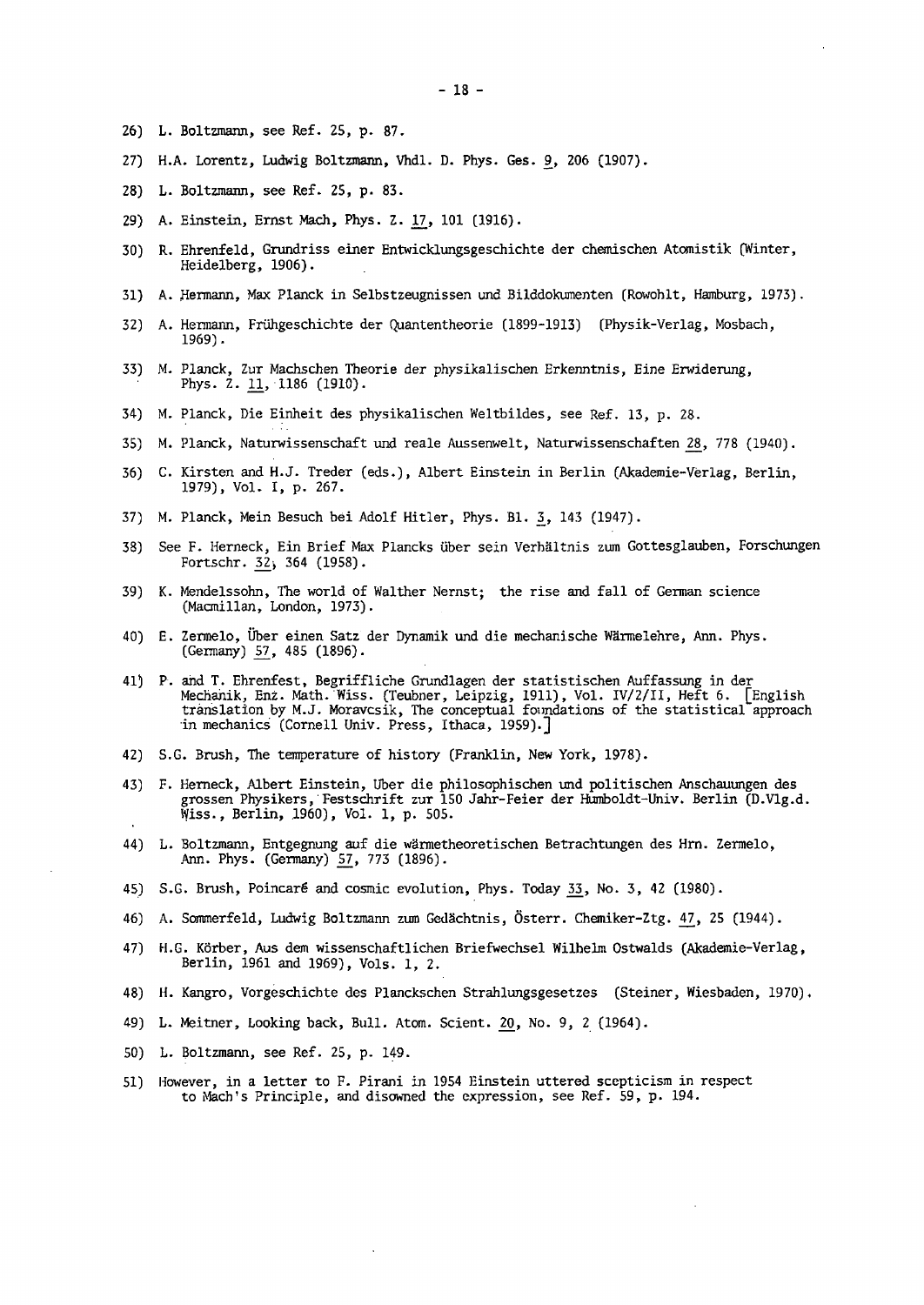- 52) See F. Herneck, Nochmals uber Einstein und Mach, Phys. Bl. 17, 275 (1961).
- 53) A. Einstein, see Ref. 55, p. 21.
- 54) A. Einstein, see Ref. 55, p. 19.
- 55) A. Einstein, Autobiographical notes, *in* Albert Einstein, philosopher-scientist (ed. P.A. Schilpp) (Open Court, La Salle, Ill., 1949).
- 
- 57) L. Boltzmann, see Ref. 25, especially p. 229. 57) L. Boltzmann, see Ref. 25, especially p. 229.
- 58) Vieweg, Braunschweig-Wiesbaden, 1979.)
- 59) G. Holton, Mach, Einstein and the search for reality, in Ernst Mach, physicist and philosopher (eds. R.S. Cohen and R.S. Seeger) (Reidel, Dordrecht, 1970).
- 60) Quoted by G. Holton, see Ref. 59, p. 176.
- 61) L. Speziali (ed.), Albert Einstein-Michele Besso, correspondance 1903-1955 (Hermann,  $f<sub>1</sub>$  and  $f<sub>2</sub>$ ,  $f<sub>3</sub>$ ,  $f<sub>4</sub>$ ,  $f<sub>5</sub>$ , corresponding 1903-1955 (Hermann,  $f<sub>5</sub>$ ), corresponding 1903-1955 (Hermann,  $f<sub>5</sub>$ ), corresponding 1903-1955 (Hermann,  $f<sub>6</sub>$ ), corresponding 190
- 62) L. Boltzmann, see Ref. 25, p. 240.
- 63) C. Lanczos, The Einstein decade (Academic Press, New York, 1974).
- 64) M.J. Klein, Thermodynamics in Einstein's thought, Science 157, 509 (1967).
- 65) E. Broda, The evolution of the bioenergetic processes (Pergamon, Oxford, 1978).
- 66) L. Boltzmann, see Ref. 25, p. 29.
- 67) L. Boltzmann, see Ref. 25, p. 45.
- 68) L. Boltzmann, see Ref. 25, p. 107.
- 69) L. Boltzmann, see Ref. 25, p. 52.
- 70) O. Nathan and H. Norden, Einstein on peace (Simon and Schuster, New York, 1960).
- 71) M.J. Klein, Thermodynamics and quanta in Planck's work, Phys. Today 19, No. 11, 23 (1966).
- 72) M.J. Klein, The beginnings of the quantum theory, Rendiconti scuola internazionale di fisica, Società italiana di fisica (Academic Press, New York, 1977), Vol. 57.
- 73) See C. Kirsten and H.G. Körber, Physiker über Physiker (Akademie-Verlag, Berlin, 1975).
- 74) A. Pais, Einstein and the quantum theory, Rev. Mod. Phys. 51, 863 (1979).
- 75) T.S. Kuhn, Black-body theory and the quantum discontinuity 1894-1912 (Clarendon Press, 0xford, 1978).
- 76) M. Klein, in Paradigm lost? Isis 70, 430 (1979).
- 77) A. Einstein, Zum gegenwärtigen Stand des Strahlungsproblems, Phys. Z. 10, 185 (1909).
- 78) L. Infeld, Leben mit Einstein (Europa-Verlag, Vienna, 1969), p. 58.
- 79) M.J. Klein, Paul Ehrenfest, The making of a physicist (North Holland, Amsterdam, 1970).
- 80) A. Einstein, Max Planck in memoriam, see Ref. 82, p. 229.
- 81). A. Einstein, Walther Nernst in memoriam, see Ref. 82, p. 233.
- 82) A. Einstein, Out of my later years (Thames and Hudson, London, 1950).

82) A. Einstein, Out of my later years (Thames and Hudson, London, 1950).